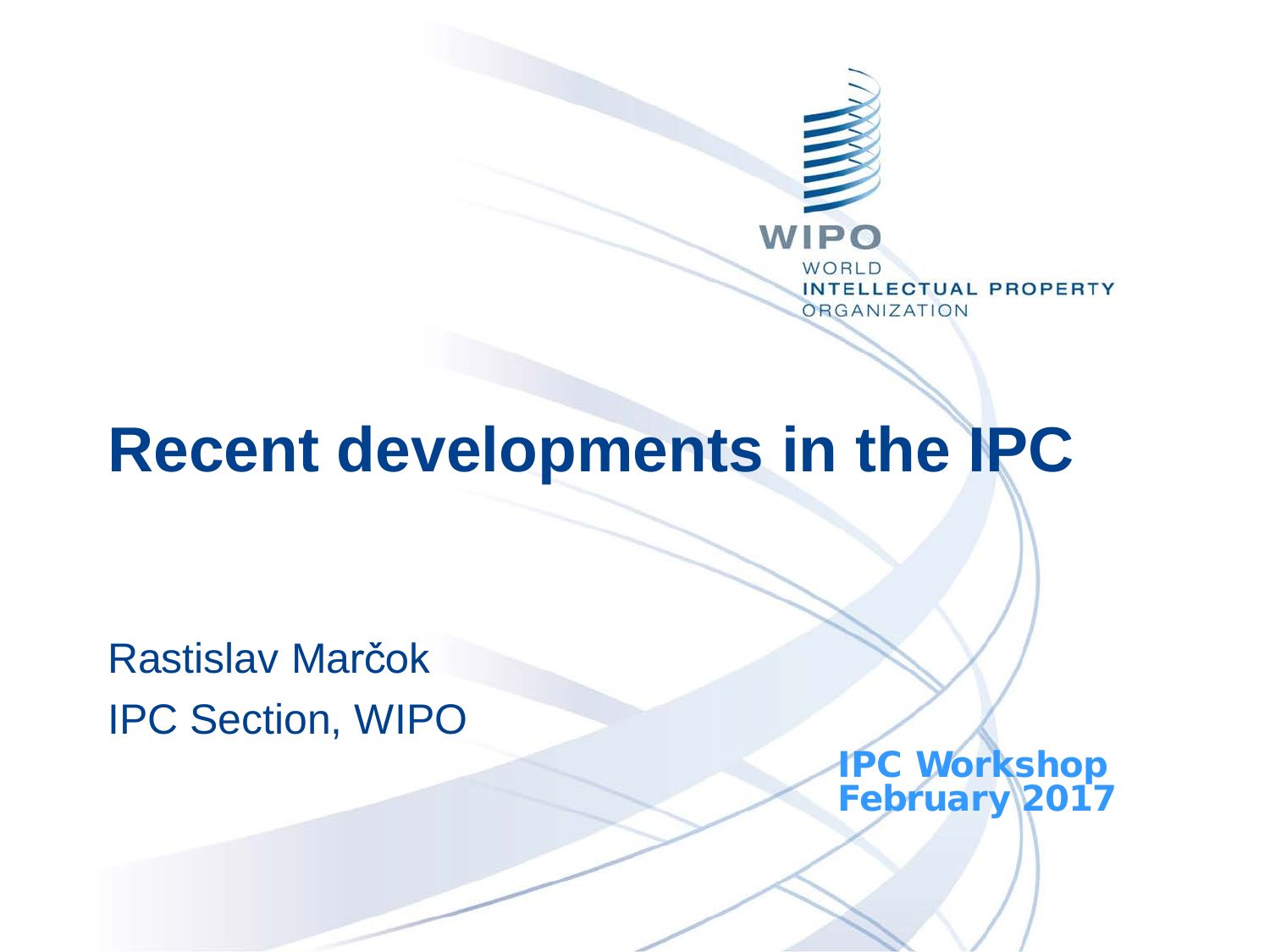# IPC 2014.01

| <b>IPC 2013.01</b>            | <b>IPC 2014.01</b>                     | <b>Subject</b>                                                                                                                                                                                                 | <b>New</b><br><b>groups</b> | Project*    |
|-------------------------------|----------------------------------------|----------------------------------------------------------------------------------------------------------------------------------------------------------------------------------------------------------------|-----------------------------|-------------|
| A61M 23/00                    | A61B 17/00-17/94,<br>A61M 29/00-29/04  | Solid probes; Bougies                                                                                                                                                                                          |                             | F009        |
| A63F 13/00-13/12              | A63F 13/00-13/98                       | Video Games                                                                                                                                                                                                    | 107                         | A056        |
| B <sub>23</sub> K 26/00-28/02 | B23K 26/00-28/02                       | Working with laser                                                                                                                                                                                             | 45                          | A058        |
| B42D 15/10, B44F 1/12         | B42D 25/00-25/485                      | <b>Credit Cards</b>                                                                                                                                                                                            | 50                          | A057        |
| C09D 11/00-11/16              | C09D 11/00-11/54                       | <b>Inks</b>                                                                                                                                                                                                    | 27                          | F016        |
| E05B 65/00-65/42              | E05B 77/00-85/28                       | <b>Locks for vehicles</b>                                                                                                                                                                                      | 124                         | A048        |
| G01N 21/35, 21/55             | G01N 21/35-21/359                      | Investigating or analysing materials by the use of optical means                                                                                                                                               | 10                          | F011        |
| G03B 7/00-7/16                | G03B 7/00-7/30                         | <b>Exposure control for cameras</b>                                                                                                                                                                            | 6                           | F012        |
| G03B 21/00-21/62              | G03B 21/00-21/625                      | Projectors or projection-type viewers; Accessories therefor                                                                                                                                                    | 6                           | <b>F010</b> |
| H01L 31/04, etc               | H01L 31/00-31/056,<br>H02S 10/00-99/00 | Semiconductor devices sensitive to IR radiation, light, EM radiation of<br>shorter wavelength; processes or apparatus peculiar to the<br>manufacture or treatment thereof or of parts thereof; details thereof | 53                          | <b>F007</b> |
| H01M 10/50                    | H01M 10/60 - 10/667                    | Heating, cooling or temperature regulation of electrochemical<br>secondary cells                                                                                                                               | 49                          | F017        |
| H03K 5/13, 5/14               | H03K 5/13-5/14                         | Arrangements for manipulating pulses                                                                                                                                                                           | 3                           | <b>F018</b> |
| H04N 7/26-7/50                | H04N 19/00-19/98                       | <b>Digital Video Coding</b>                                                                                                                                                                                    | 143                         | A052        |

\* only selected projects, for complete statistics, please refer to Annex 8 of project [CE462](https://www3.wipo.int/ipc-ief/public/ipc/en/project/4528/CE462)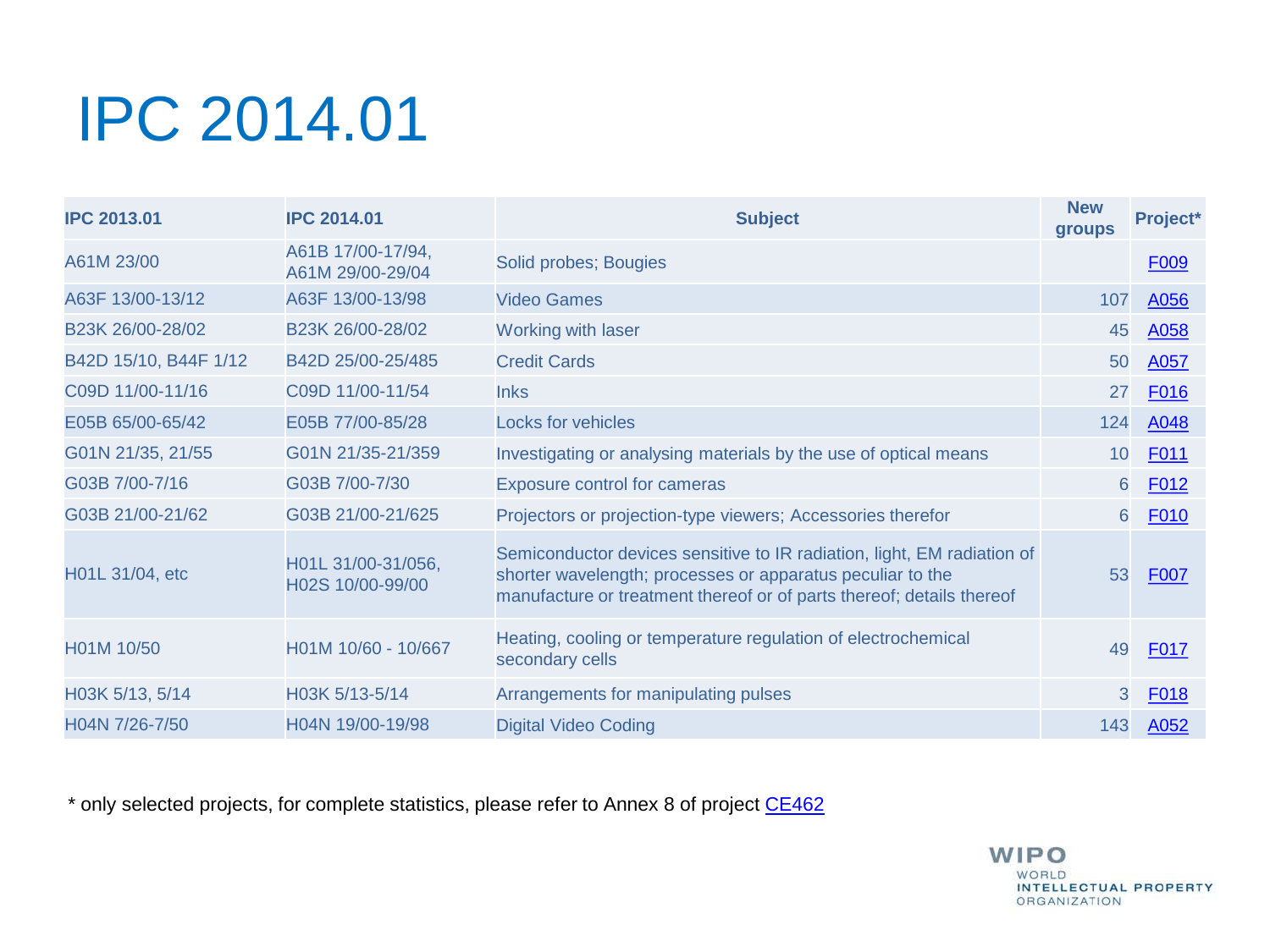## Revision project A056 (IPC-2014.01) A63F: Video Games

a a

### 12 new 1-dot groups with 95 new subgroups

| А           | <b>HUMAN NECESSITIES</b>                                                                                                                                                                    |
|-------------|---------------------------------------------------------------------------------------------------------------------------------------------------------------------------------------------|
|             | <b>HEALTH: LIFE-SAVING: AMUSEMENT</b>                                                                                                                                                       |
| A63         | <b>SPORTS: GAMES: AMUSEMENTS</b>                                                                                                                                                            |
| <b>A63F</b> | CARD, BOARD OR ROULETTE GAMES; INDOOR GAMES USING SMALL MOVING PLAYING BODIES; VIDEO GAMES; GAMES NOT<br><b>OTHERWISE PROVIDED FOR [5]</b>                                                  |
| A63F 13/00  | Video games, i.e. games using an electronically generated display having two or more dimensions [2014.01]                                                                                   |
| A63F 13/20  | · Input arrangements for video game devices [2014.01]                                                                                                                                       |
| A63F 13/25  | Output arrangements for video game devices [2014.01]                                                                                                                                        |
| A63F 13/30  | · Interconnection arrangements between game servers and game devices; Interconnection arrangements between game devices; Interconnection<br>arrangements between game servers [2014.01]     |
| A63F 13/40  | Processing input control signals of video game devices, e.g. signals generated by the player or derived from the environment [2014.01]                                                      |
| A63F 13/45  | Controlling the progress of the video game [2014.01]                                                                                                                                        |
| A63F 13/50  | Controlling the output signals based on the game progress [2014.01]                                                                                                                         |
| A63F 13/55  | • Controlling game characters or game objects based on the game progress [2014.01]                                                                                                          |
| A63F 13/60  | · Generating or modifying game content before or while executing the game program, e.g. authoring tools specially adapted for game development or<br>game-integrated level editor [2014.01] |
| A63F 13/70  | · Game security or game management aspects [2014.01]                                                                                                                                        |
| A63F 13/80  | · Special adaptations for executing a specific game genre or game mode [2014.01]                                                                                                            |
| A63F 13/85  | · Providing additional services to players [2014.01]                                                                                                                                        |
| A63F 13/90  | · Constructional details or arrangements of video game devices not provided for in groups A63F 13/20 or A63F 13/25, e.g. housing, wiring, connections or<br>cabinets [2014.01]              |

**WIPO** WORLD

INTELLECTUAL PROPERTY

**ORGANIZATION**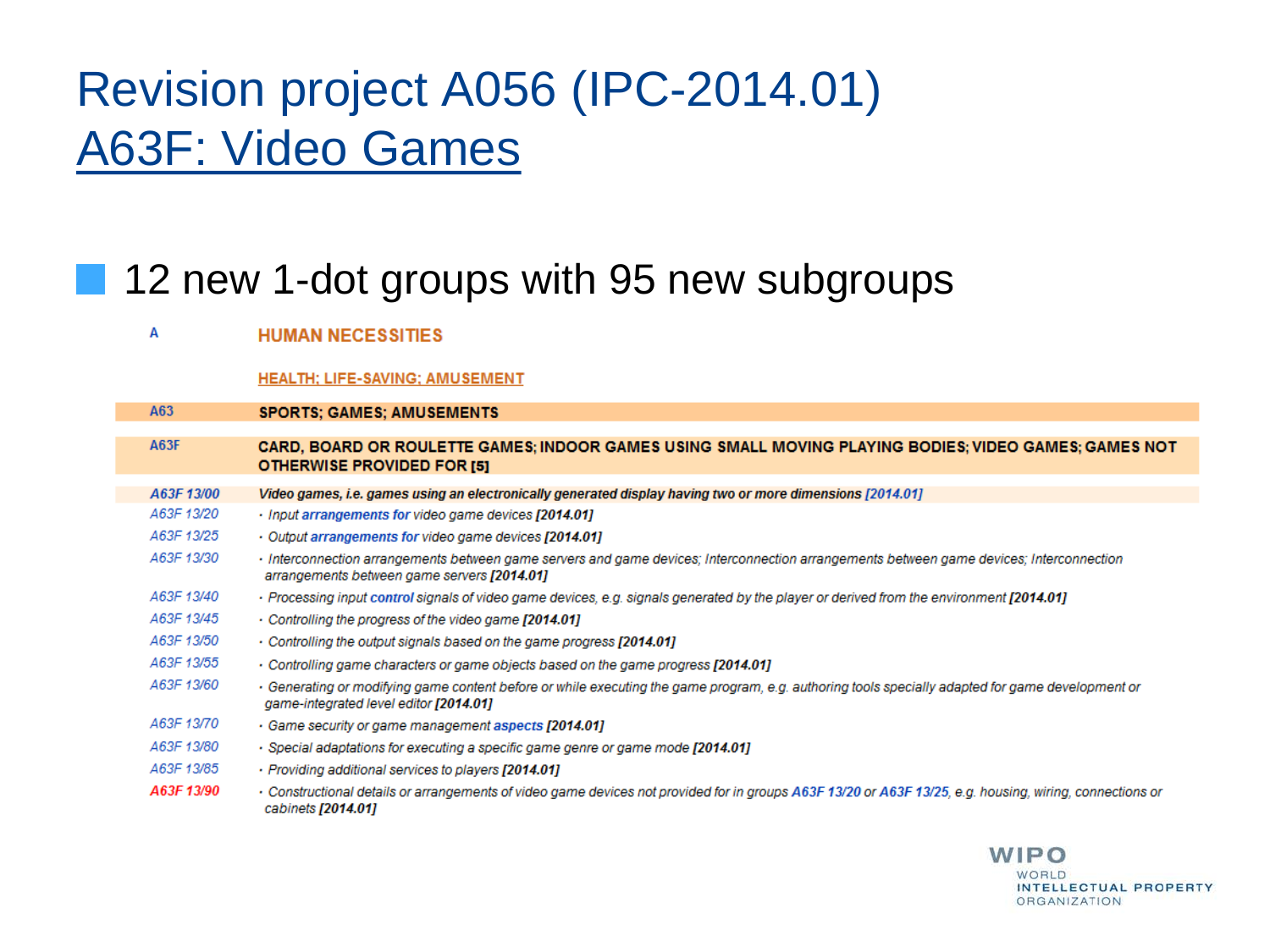## Revision project A052 (IPC-2014.01) H04N: Digital Video Coding

### New main group H04N 19/00

**15 new 1-dot groups with 128 new subgroups** 

| н                 | <b>ELECTRICITY</b>                                                                                                                                                                                                                                                                          |
|-------------------|---------------------------------------------------------------------------------------------------------------------------------------------------------------------------------------------------------------------------------------------------------------------------------------------|
| <b>H04</b>        | <b>ELECTRIC COMMUNICATION TECHNIQUE</b>                                                                                                                                                                                                                                                     |
|                   |                                                                                                                                                                                                                                                                                             |
| <b>H04N</b>       | PICTORIAL COMMUNICATION, e.g. TELEVISION [4]                                                                                                                                                                                                                                                |
| <b>H04N 19/00</b> | Methods or arrangements for coding, decoding, compressing or decompressing digital video signals [2014.01]                                                                                                                                                                                  |
| H04N 19/10        | · using adaptive coding [2014.01]                                                                                                                                                                                                                                                           |
| H04N 19/20        | · using video object coding [2014.01]                                                                                                                                                                                                                                                       |
| H04N 19/30        | · using hierarchical techniques, e.g. scalability (H04N 19/63 takes precedence) [2014.01]                                                                                                                                                                                                   |
| H04N 19/40        | · using video transcoding, i.e. partial or full decoding of a coded input stream followed by re-encoding of the decoded output stream [2014.01]                                                                                                                                             |
| H04N 19/42        | · characterised by implementation details or hardware specially adapted for video compression or decompression, e.g. dedicated software implementation<br>(H04N 19/635 takes precedence) [2014.01]                                                                                          |
| H04N 19/44        | Decoders specially adapted therefor, e.g. video decoders which are asymmetric with respect to the encoder [2014.01]                                                                                                                                                                         |
| H04N 19/46        | · Embedding additional information in the video signal during the compression process (H04N 19/517, H04N 19/68, H04N 19/70 take precedence)<br>[2014.01]                                                                                                                                    |
| H04N 19/48        | · using compressed domain processing techniques other than decoding, e.g. modification of transform coefficients, variable length coding IVLCI data or<br>run-length data (motion estimation in a transform domain H04N 19/547; processing of decoded motion vectors H04N 19/513) [2014.01] |
| H04N 19/50        | · using predictive coding (H04N 19/61 takes precedence) [2014.01]                                                                                                                                                                                                                           |
| H04N 19/60        | · using transform coding [2014.01]                                                                                                                                                                                                                                                          |
| H04N 19/65        | · using error resilience [2014.01]                                                                                                                                                                                                                                                          |
| H04N 19/70        | characterised by syntax aspects related to video coding, e.g. related to compression standards [2014.01]                                                                                                                                                                                    |
| H04N 19/80        | · Details of filtering operations specially adapted for video compression, e.g. for pixel interpolation (H04N 19/635, H04N 19/86 take precedence) [2014.01]                                                                                                                                 |
| H04N 19/85        | · using pre-processing or post-processing specially adapted for video compression [2014.01]                                                                                                                                                                                                 |
| <b>H04N 19/90</b> | Using coding techniques not provided for in groups H04N 19/10-H04N 19/85, e.g. fractals [2014.01]                                                                                                                                                                                           |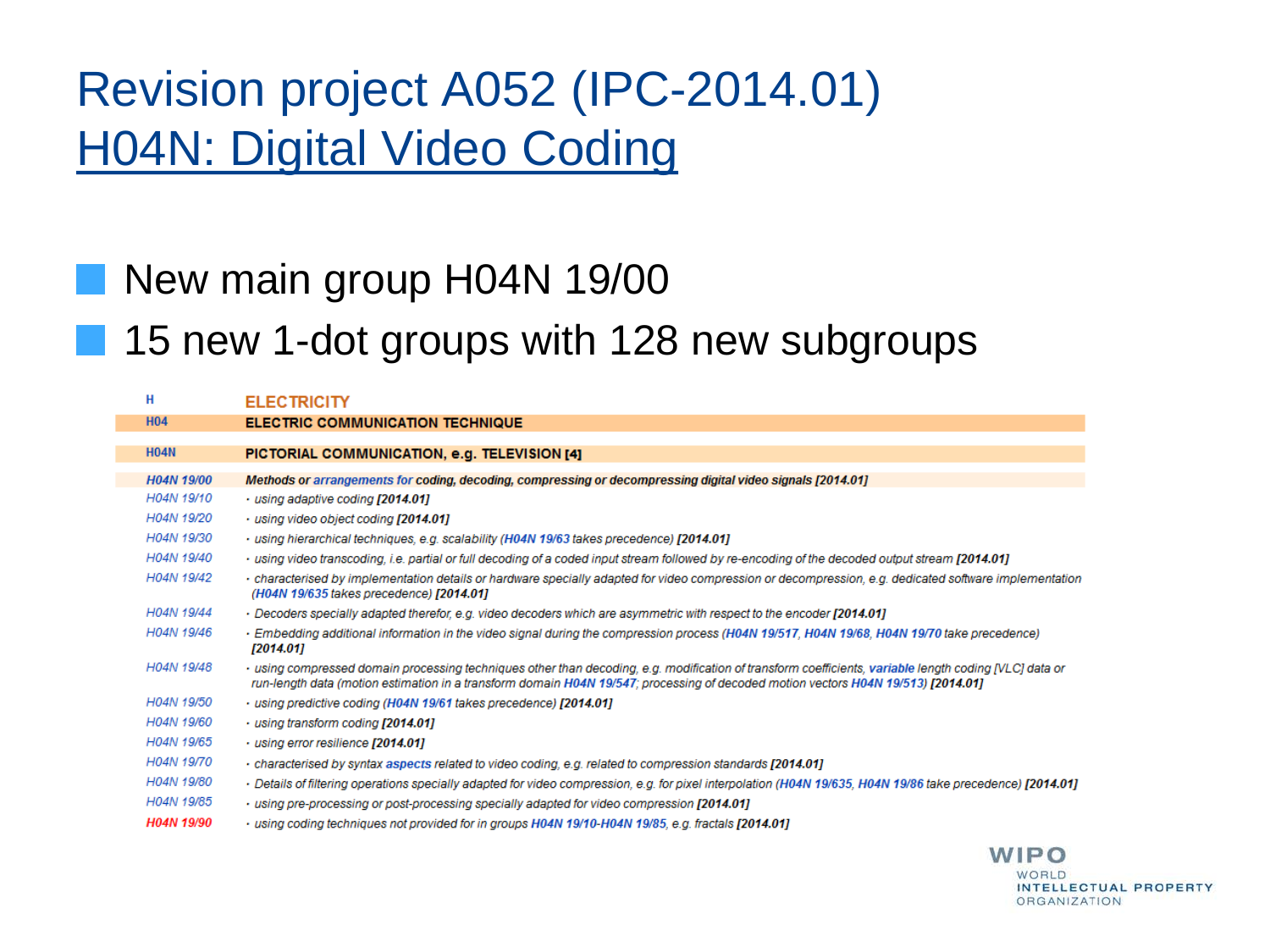# IPC 2014.01





**Projects per section**



**New groups per section**

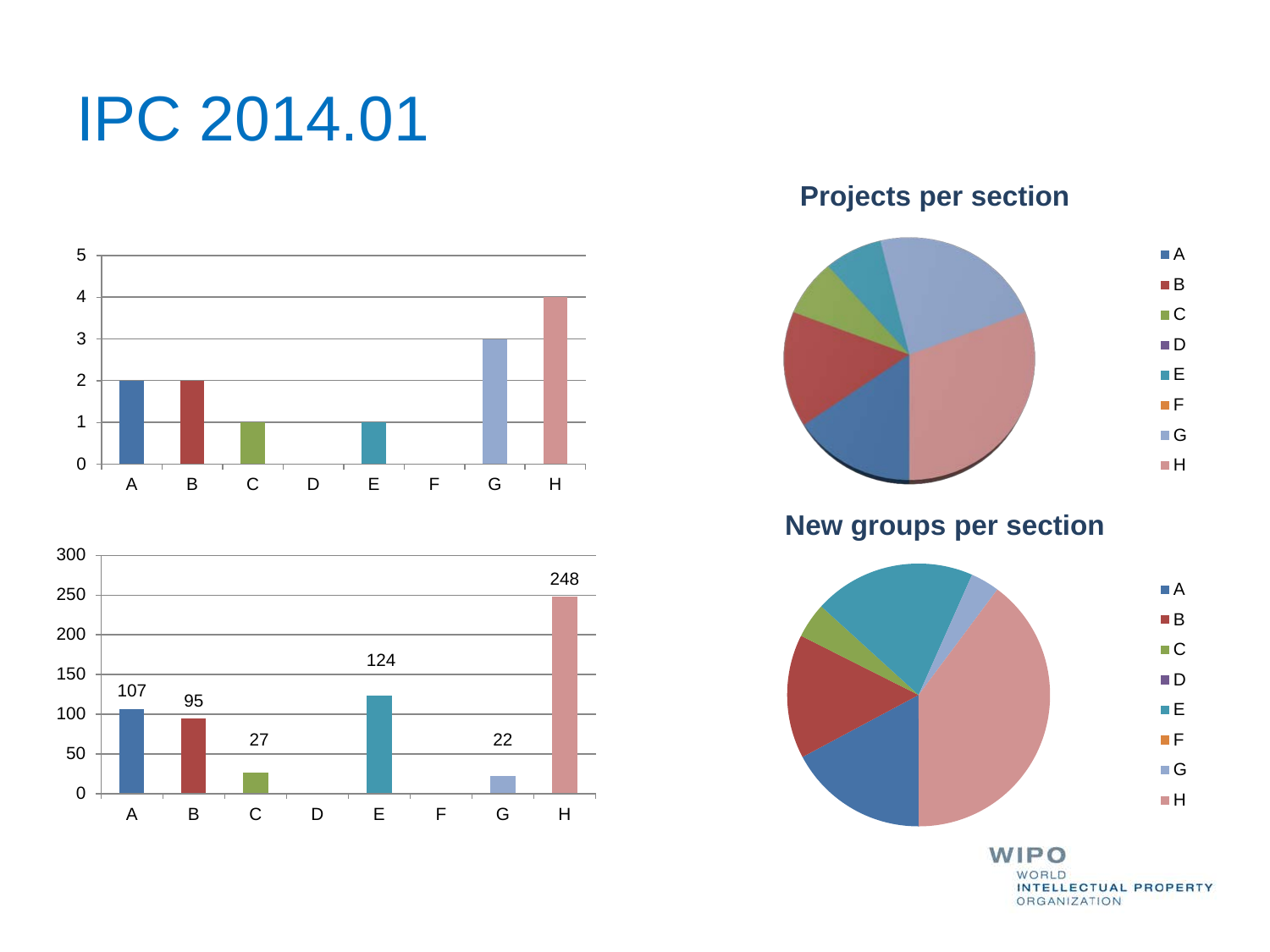# IPC 2015.01

| <b>IPC 2014.01</b>             | <b>IPC 2015.01</b>                     | <b>Subject</b>                                                                                                                                                                                              | <b>New</b><br>groups | <b>Project</b> * |
|--------------------------------|----------------------------------------|-------------------------------------------------------------------------------------------------------------------------------------------------------------------------------------------------------------|----------------------|------------------|
| A61K 35/00-35/76               | A61K 35/00-35/768                      | Medicinal preparations containing material or reaction products                                                                                                                                             | 32 <sub>2</sub>      | C465             |
| A63B 49/00-59/18               | A63B 49/00-60/64                       | <b>Ball hitting tools</b>                                                                                                                                                                                   | 82                   | F <sub>013</sub> |
|                                | <b>B33Y</b>                            | Additive manufacturing, i.e. manufacturing of three-dimensional [3D]<br>objects by additive depositing, agglomerating or laminating, e.g. by<br>3D printing, stereolithography or selective laser sintering | 8                    | <b>F037</b>      |
| E05F 15/00-15/20               | E05F 15/00-15/79                       | Power-operated mechanisms for wings                                                                                                                                                                         | 63                   | <b>F014</b>      |
| F21V 3/00-29/02                | F21V 3/00-29/90                        | Cooling or heating arrangements specially adapted for lighting<br>devices or systems                                                                                                                        |                      | 36 C467          |
| G02B 1/00-1/11                 | G02B 1/00-1/18                         | Surface treatment of optical elements                                                                                                                                                                       | 8                    | C <sub>463</sub> |
| H01Q 5/00-5/02                 | H01Q 5/00-5/55                         | Arrangements for simultaneous operation of aerials on two or<br>more different wavebands                                                                                                                    | 28                   | C468             |
| H04B 1/38-1/52                 | H04B 1/38-1/525                        | <b>Transceivers</b>                                                                                                                                                                                         | 13                   | C <sub>462</sub> |
| H04B 3/46-3/48,<br>17/00-17/02 | H04B 3/46-3/493,<br>17/00-17/40        | Monitoring or testing of transmission                                                                                                                                                                       |                      | 33 C461          |
| H04N 7/64-7/68                 | H04N 19/89, 19/895,<br>21/2383, 21/438 | Digital Video Coding (A052)                                                                                                                                                                                 |                      | C475             |

\* only selected projects, for complete statistics, please refer to Annex 8 of project [CE462](https://www3.wipo.int/ipc-ief/public/ipc/en/project/4528/CE462)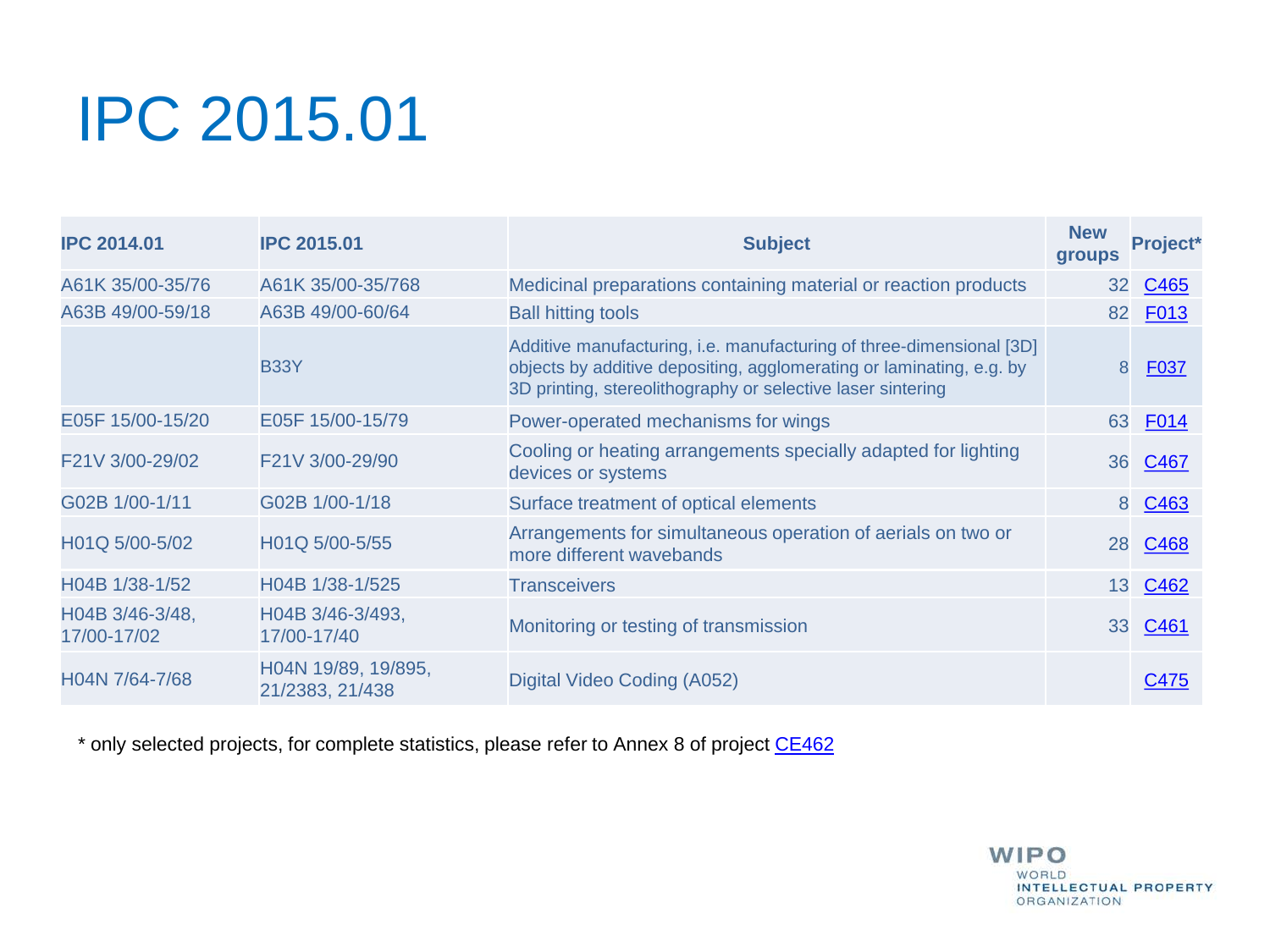## Revision project A052 (IPC-2015.01) B33Y: Additive manufacturing, e.g. 3D printing

### New subclass B33Y

### **7** new main groups

| в                 | PERFORMING OPERATIONS; TRANSPORTING                                                                                                                                                                                                          |
|-------------------|----------------------------------------------------------------------------------------------------------------------------------------------------------------------------------------------------------------------------------------------|
|                   | <b>SHAPING</b>                                                                                                                                                                                                                               |
| <b>B33</b>        | ADDITIVE MANUFACTURING TECHNOLOGY [2015.01]                                                                                                                                                                                                  |
| <b>B33Y</b>       | ADDITIVE MANUFACTURING, I.e. MANUFACTURING OF THREE-DIMENSIONAL [3D] OBJECTS BY ADDITIVE DEPOSITION,<br>ADDITIVE AGGLOMERATION OR ADDITIVE LAYERING, e.g. BY 3D PRINTING, STEREOLITHOGRAPHY OR SELECTIVE LASER<br><b>SINTERING [2015.01]</b> |
| <b>B33Y 10/00</b> | Processes of additive manufacturing [2015.01]                                                                                                                                                                                                |
| <b>B33Y 30/00</b> | Apparatus for additive manufacturing; Details thereof or accessories therefor [2015.01]                                                                                                                                                      |
| <b>B33Y 40/00</b> | Auxiliary operations or equipment, e.g. for material handling [2015.01]                                                                                                                                                                      |
| <b>B33Y 50/00</b> | Data acquisition or data processing for additive manufacturing [2015.01]                                                                                                                                                                     |
| <b>B33Y 70/00</b> | Materials specially adapted for additive manufacturing [2015.01]                                                                                                                                                                             |
| <b>B33Y 80/00</b> | Products made by additive manufacturing (2015.01)                                                                                                                                                                                            |
| B33Y 99/00        | Subject matter not provided for in other groups of this subclass [2015.01]                                                                                                                                                                   |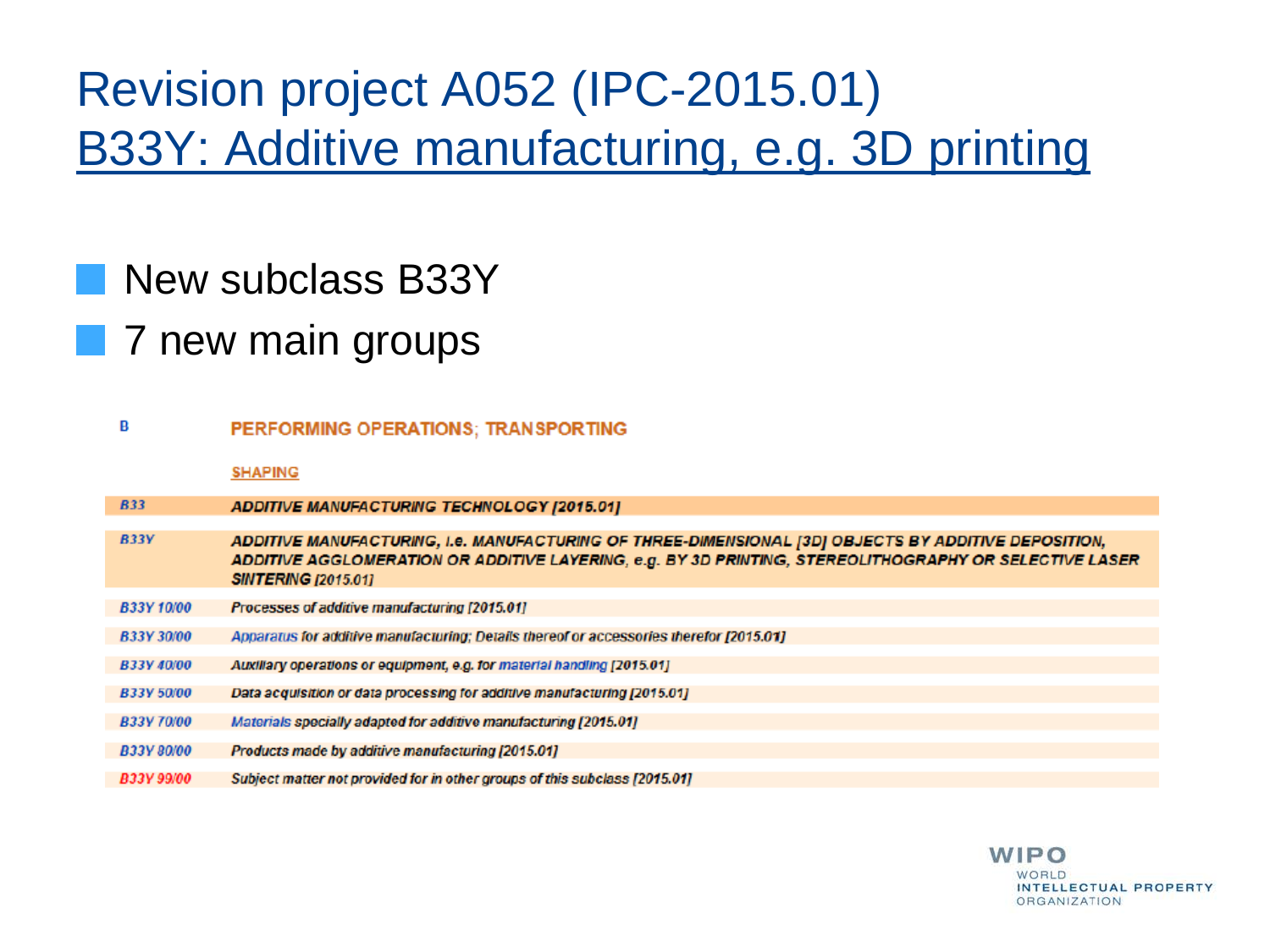# IPC 2015.01





**Projects per section**



**New groups per section**

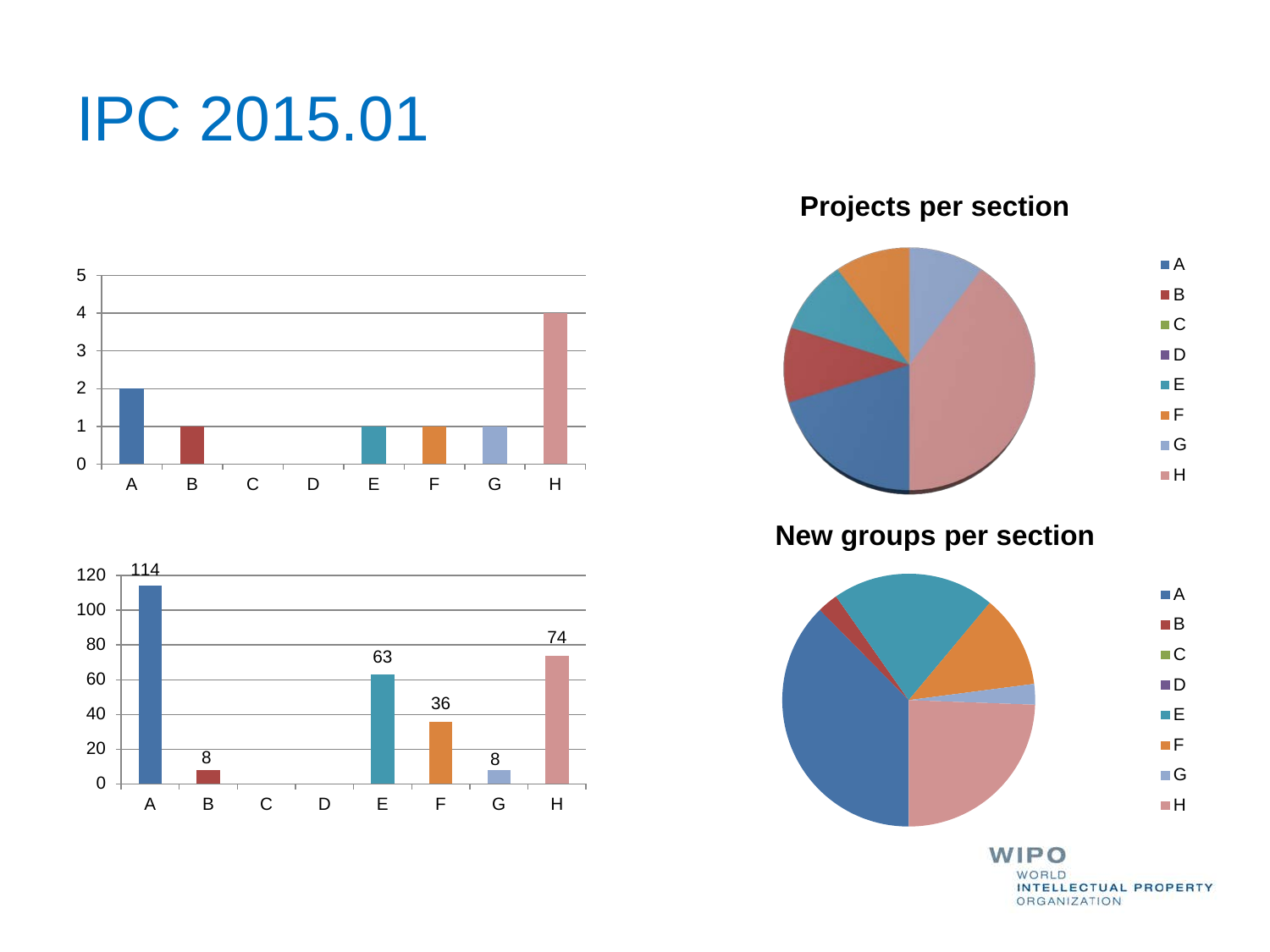# IPC 2016.01

| <b>IPC 2015.01</b>                  | <b>IPC 2016.01</b>               | <b>Subject</b>                                                                                                                                                                   |                | Project*          |
|-------------------------------------|----------------------------------|----------------------------------------------------------------------------------------------------------------------------------------------------------------------------------|----------------|-------------------|
| A23K 1/00-3/00                      | A23K 10/00 -50/90                | Animal feeding-stuffs                                                                                                                                                            | 70             | F <sub>026</sub>  |
| A23L 1/00-1/48                      | A23L 5/00-35/00                  | Colouring of foods, Modifying nutritive qualities of foods                                                                                                                       | 150            | C464              |
| A23P 1/00-1/16                      | A23P 10/00-30/40                 | Shaping or working of foodstuffs                                                                                                                                                 | 30             | F027              |
| A61B 19/00-19/12                    | A61B 34/00-50/39                 | Instruments, implements or accessories for surgery or diagnosis                                                                                                                  | 62             | C466              |
| B60J 10/00-10/12                    | B60J 10/00-10/90                 | <b>Sealing arrangements</b>                                                                                                                                                      | 48             | F021              |
| <b>B60W 20/00</b>                   | B60W 20/00-20/50                 | Control systems specially adapted for hybrid vehicles                                                                                                                            | 14             | C477              |
| C08G 75/00-79/02                    | C08G 75/00-79/025                | Polymers with sulfur, phosphorus or metals in the main chain                                                                                                                     | 22             | F <sub>029</sub>  |
| C23C 4/00-4/16                      | C23C 4/00-4/137                  | Coating by spraying or casting                                                                                                                                                   | 10             | F040              |
| E01F 9/00-9/093                     | E01F 9/00-9/70                   | Arrangement of road signs or traffic signals                                                                                                                                     | 46             | F025              |
| F02M 25/06-25/07                    | F02M 26/00 - 26/74               | Engine-pertinent apparatus for adding non-fuel substances or small quantities<br>of secondary fuel to combustion-air, main fuel, or fuel-air mixture                             | 75             | F020              |
| F03D 9/00-11/04                     | F03D 9/00-80/80                  | Details, component parts, or accessories of wind motors not otherwise<br>provided for in F03D                                                                                    | 45             | C473              |
| F <sub>16</sub> J <sub>15</sub> /32 | F16J 15/32-15/3296               | Sealings between relatively-moving surfaces with elastic sealing lip                                                                                                             | 24             | F <sub>022</sub>  |
| F21K 99/00, F21S 2/00               | F21K 9/00-9/90, 99/00, F21S 2/00 | Electric lamps using semiconductor devices as light generating elements                                                                                                          | 21             | F036              |
| F21S 4/00                           | F21S 4/00, F21S 4/10-4/28        | Lighting devices or systems using a string or strip of light sources                                                                                                             | $\overline{7}$ | F031              |
| G06F 12/00-12/12                    | G06F 12/00-12/128                | Hierarchically structured memory systems                                                                                                                                         | 47             | F032              |
| G07D 7/00-7/20                      | G07D 7/00-7/207                  | Testing paper currency, securities, bonds, or similar valuable papers for<br>genuineness                                                                                         | 24             | F <sub>028</sub>  |
| G09G 3/32                           | G09G 3/32-3/3291                 | Control arrangements or circuits for indicating devices using static means to<br>present variable information, said means in the form of semiconductive<br>elements, e.g. diodes | 11             | F043              |
| H01F41/06                           | H01F 41/06-41/098                | Coil winding methods and apparatus                                                                                                                                               | 22             | F <sub>023</sub>  |
| H01M 8/00-8/24                      | H01M 8/00-8/2495                 | Fuel cells; Manufacture thereof                                                                                                                                                  | 148            | C <sub>469</sub>  |
| H02J 5/00, 7/02, 17/00              | H02J 5/00, 7/02, 50/00-50/90     | Circuit arrangements or systems for wireless supply or distribution of electric<br>power                                                                                         | 15             | F <sub>035</sub>  |
| H02K 11/00-11/04                    | H02K 11/00-11/40                 | Structural association with measuring or protective devices or electric<br>components, e.g. with resistor, with switch, with suppressor for radio<br>interference                | 22             | F <sub>0</sub> 19 |
| H02P 5/00-29/02                     | H02P 5/00-29/68                  | Control or Regulation of Electric Motors, Generators, or Dynamo-Electric<br><b>Converters: Controlling Transformers, Reactors or Choke Coils</b>                                 | 74             | A059              |

\* only selected projects, for complete statistics, please refer to Annex 8 of project [CE462](https://www3.wipo.int/ipc-ief/public/ipc/en/project/4528/CE462)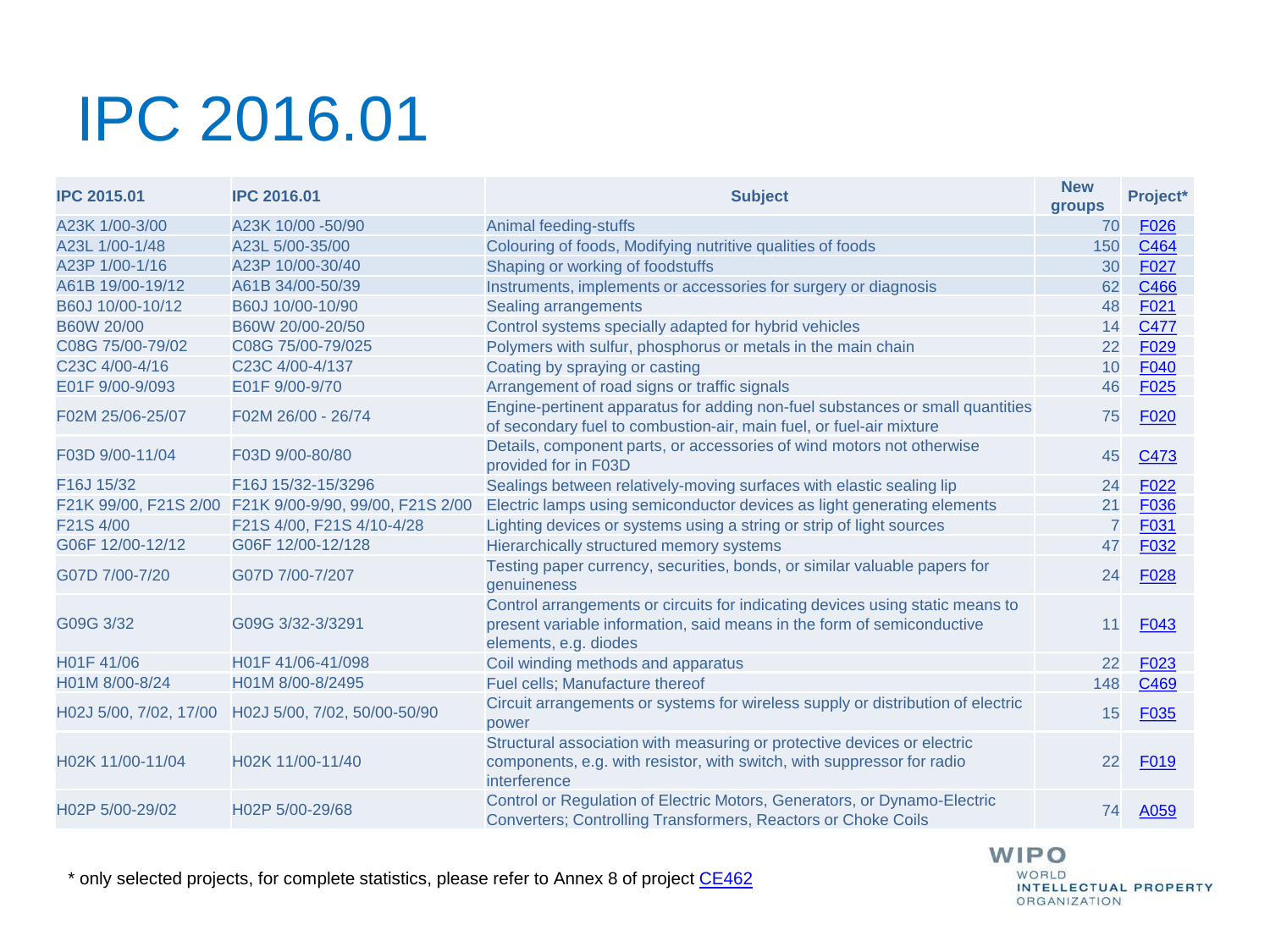## Revision project F026 (IPC-2016.01) A23K: Animal feeding-stuffs

### 5 new main groups with 65 new subgroups

#### **HUMAN NECESSITIES** A

**FOODSTUFFS: TOBACCO** 

A23 **FOODS OR FOODSTUFFS: THEIR TREATMENT NOT COVERED BY OTHER CLASSES** 

**A23K** FEEDING-STUFFS SPECIALLY ADAPTED FOR ANIMALS; METHODS SPECIALLY ADAPTED FOR PRODUCTION THEREO

- A23K 10/00 Animal feeding-stuffs [2016.01]
- A23K 20/00 Accessory food factors for animal feeding-stuffs [2016.01]
- A23K 30/00 Processes specially adapted for preservation of materials in order to produce animal feeding-stuffs [2016.01]
- A23K40/00 Shaping or working-up of animal feeding-stuffs [2016.01]
- A23K 50/00 Feeding stuffs specially adapted for particular animals [2016.01]

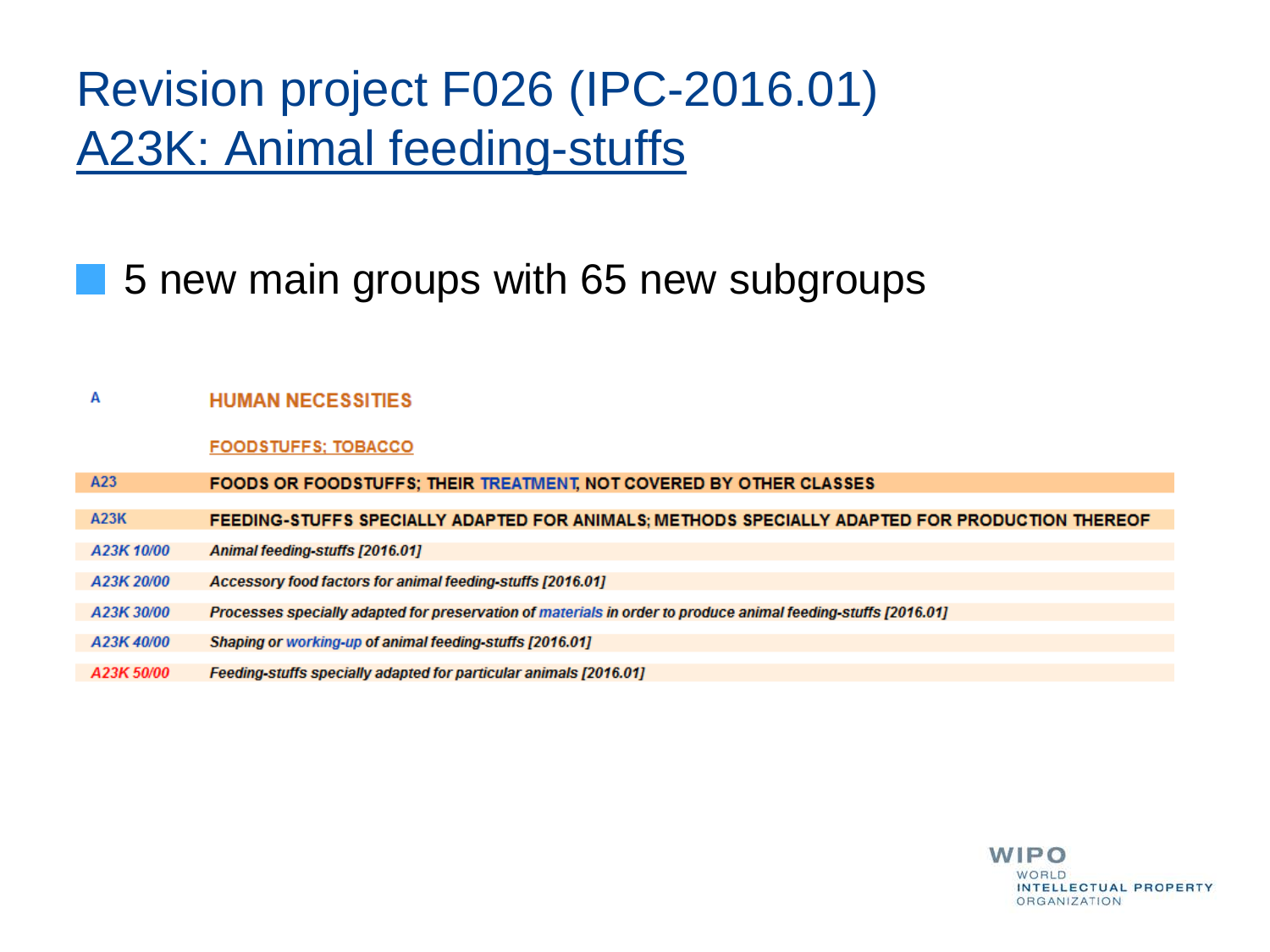## Revision project C464 (IPC-2016.01) A23L: Colouring of foods; Modifying nutritive qualities of foods

### 16 new main groups with 135 new subgroups

| A23L 5/00  | Preparation or treatment of foods or foodstuffs, in general; Food or foodstuffs obtained thereby; Materials therefor (preservation thereof in general<br>A23L 3/00) [2016.01]                                                                    |
|------------|--------------------------------------------------------------------------------------------------------------------------------------------------------------------------------------------------------------------------------------------------|
| A23L 7/00  | Cereal-derived products: Malt products (malt products of pulses A23L 11/20): Preparation or treatment thereof (preparation of malt for brewing C12C)<br>[2016.01]                                                                                |
| A23L 9/00  | Puddings; Cream substitutes; Preparation or treatment thereof [2016.01]                                                                                                                                                                          |
| A23L 11/00 | Pulses, i.e. fruits of leguminous plants, for production of fodder or food; Products from legumes; Preparation or treatment thereof, e.g. treatment with<br>phosphates [2016.01]                                                                 |
| A23L 13/00 | <b>Meat products: Meat meal: Preparation or treatment thereof [2016.01]</b>                                                                                                                                                                      |
| A23L 15/00 | Egg products; Preparation or treatment thereof [2016.01]                                                                                                                                                                                         |
| A23L 17/00 | Food-from-the-sea products; Fish products; Fish meal; Fish-egg substitutes; Preparation or treatment thereof [2016.01]                                                                                                                           |
| A23L 19/00 | Products from fruits or vegetables; Preparation or treatment thereof (of pulses A23L 11/00; marmalades, jams, jellies or the like A23L 21/10; treating<br>harvested fruit or vegetables in bulk A23N) [2016.01]                                  |
| A23L 21/00 | Marmalades, jams, jellies or the like; Products from apiculture; Preparation or treatment thereof [2016.01]                                                                                                                                      |
| A23L 23/00 | Soups; Sauces (A23L 27/50, A23L 27/60 take precedence); Preparation or treatment thereof [2016.01]                                                                                                                                               |
| A23L 25/00 | Food consisting mainly of nutmeat or seeds; Preparation or treatment thereof [2016.01]                                                                                                                                                           |
| A23L 27/00 | Spices; Flavouring agents or condiments; Artificial sweetening agents; Table salts; Dietetic salt substitutes; Preparation or treatment thereof<br>[2016.01]                                                                                     |
| A23L 29/00 | Foods or foodstuffs containing additives (containing additives for modifying the nutritive qualities A23L 33/10; containing substantially indigestive<br>additives, e.g. dietary fibres, A23L 33/21); Preparation or treatment thereof [2016.01] |
| A23L 31/00 | <b>Edible extracts or preparations of fungi: Preparation or treatment thereof [2016.01]</b>                                                                                                                                                      |
| A23L 33/00 | Modifying nutritive qualities of foods; Dietetic products; Preparation or treatment thereof [2016.01]                                                                                                                                            |
| A23L 35/00 | Food or foodstuffs not provided for in groups A23L 5/00 A23L 33/00; Preparation or treatment thereof [2016.01]                                                                                                                                   |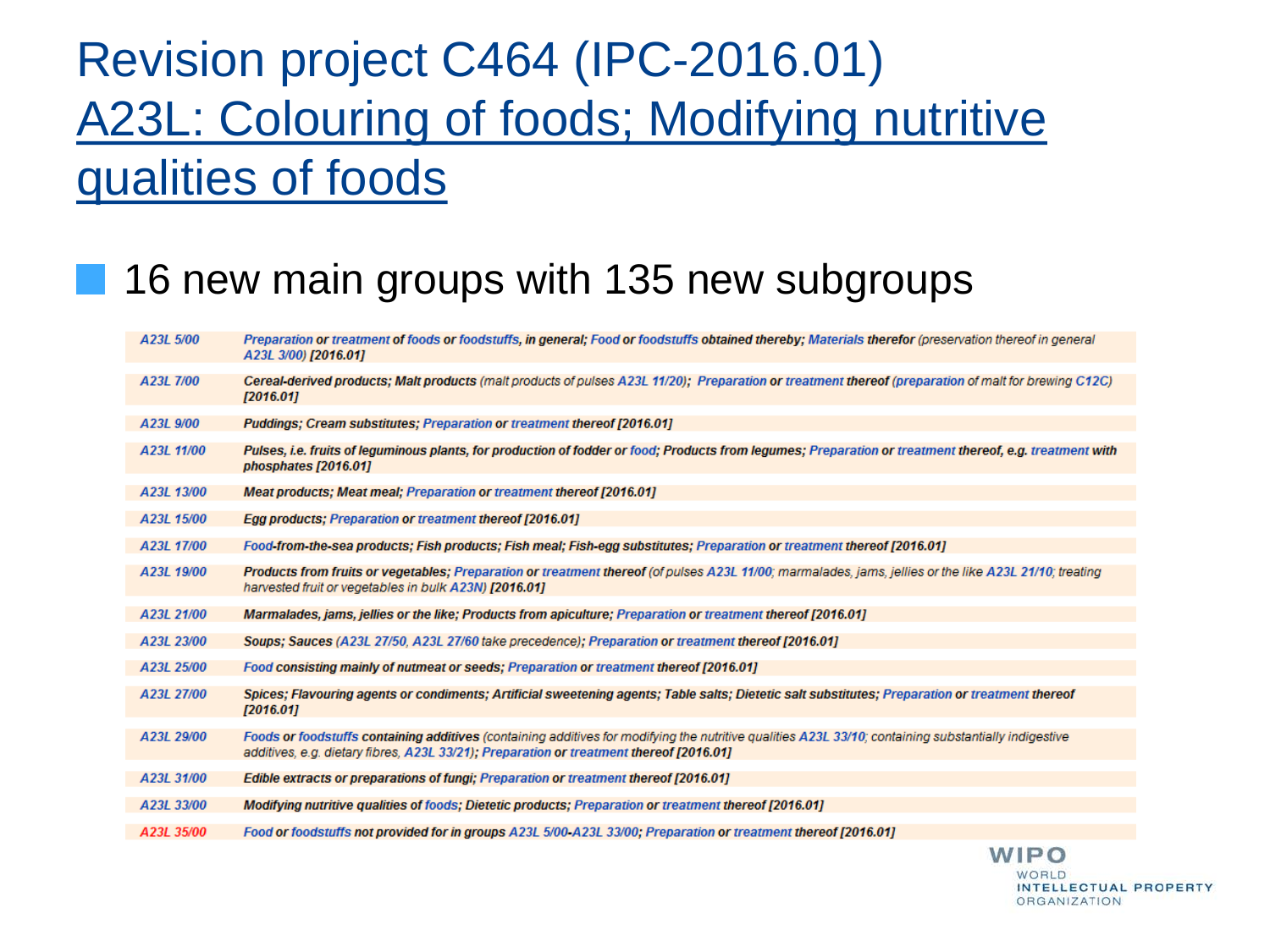## Revision project F027(IPC-2016.01) A23P: Shaping or working of foodstuffs

### 3 new main groups with 27 new subgroups in total

A23P 10/00 Shaping or working of foodstuffs characterised by the products [2016.01]

Coating of foodstuffs; Coatings therefor; Making laminated, multi-layered, stuffed or hollow foodstuffs [2016.01] A23P 20/00

A23P 30/00 Shaping or working of foodstuffs characterised by the process or apparatus (A23P 10/00, A23P 20/00 take precedence) [2016.01]

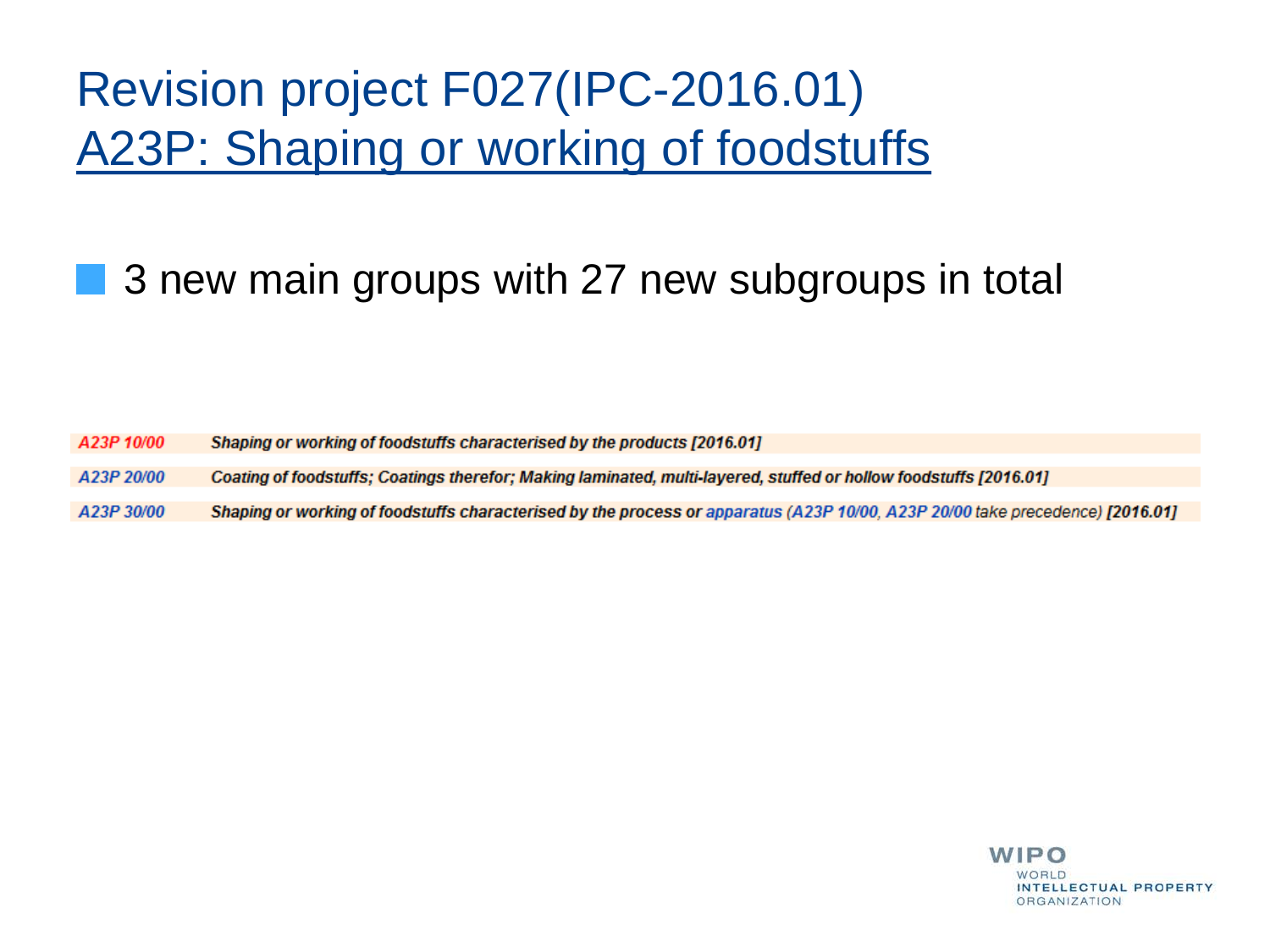## Revision project C466 (IPC-2016.01) A61B: Instruments, implements or accessories for surgery or diagnosis

### 5 new main groups with 57 new subgroups in total

#### A **HUMAN NECESSITIES**

#### **HEALTH: LIFE-SAVING: AMUSEMENT**

| A61        | <b>MEDICAL OR VETERINARY SCIENCE; HYGIENE</b>                                                                                                                                                                                                                                                    |
|------------|--------------------------------------------------------------------------------------------------------------------------------------------------------------------------------------------------------------------------------------------------------------------------------------------------|
| A61B       | DIAGNOSIS; SURGERY; IDENTIFICATION (analysing biological material G01N, e.g. G01N 33/48)                                                                                                                                                                                                         |
|            | Diagnosis; Psycho-physical tests                                                                                                                                                                                                                                                                 |
|            |                                                                                                                                                                                                                                                                                                  |
| A61B 34/00 | Computer-aided surgery; Manipulators or robots specially adapted for use in surgery [2016.01]                                                                                                                                                                                                    |
| A61B42/00  | Surgical gloves; Finger-stalls specially adapted for surgery; Devices for handling or treatment thereof [2016.01]                                                                                                                                                                                |
| A61B46/00  | Surgical drapes [2016.01]                                                                                                                                                                                                                                                                        |
| A61B 50/00 | Containers, covers, furniture or holders specially adapted for surgical or diagnostic appliances or instruments, e.g. sterile covers (drapes specially                                                                                                                                           |
|            | adapted for instruments A61B 46/10) [2016.01]                                                                                                                                                                                                                                                    |
| A61B 90/00 | Instruments, implements or accessories specially adapted for surgery or diagnosis and not covered by any of the groups A61B 1/00-A61B 50/00,<br>e.g. for luxation treatment or for protecting wound edges (protective face masks A41D 13/11; surgeons' or patients' gowns or dresses A41D 13/12; |
|            | devices for carrying-off, for treatment of, or for carrying-over, body liquids A61M 1/00) [2016.01]                                                                                                                                                                                              |

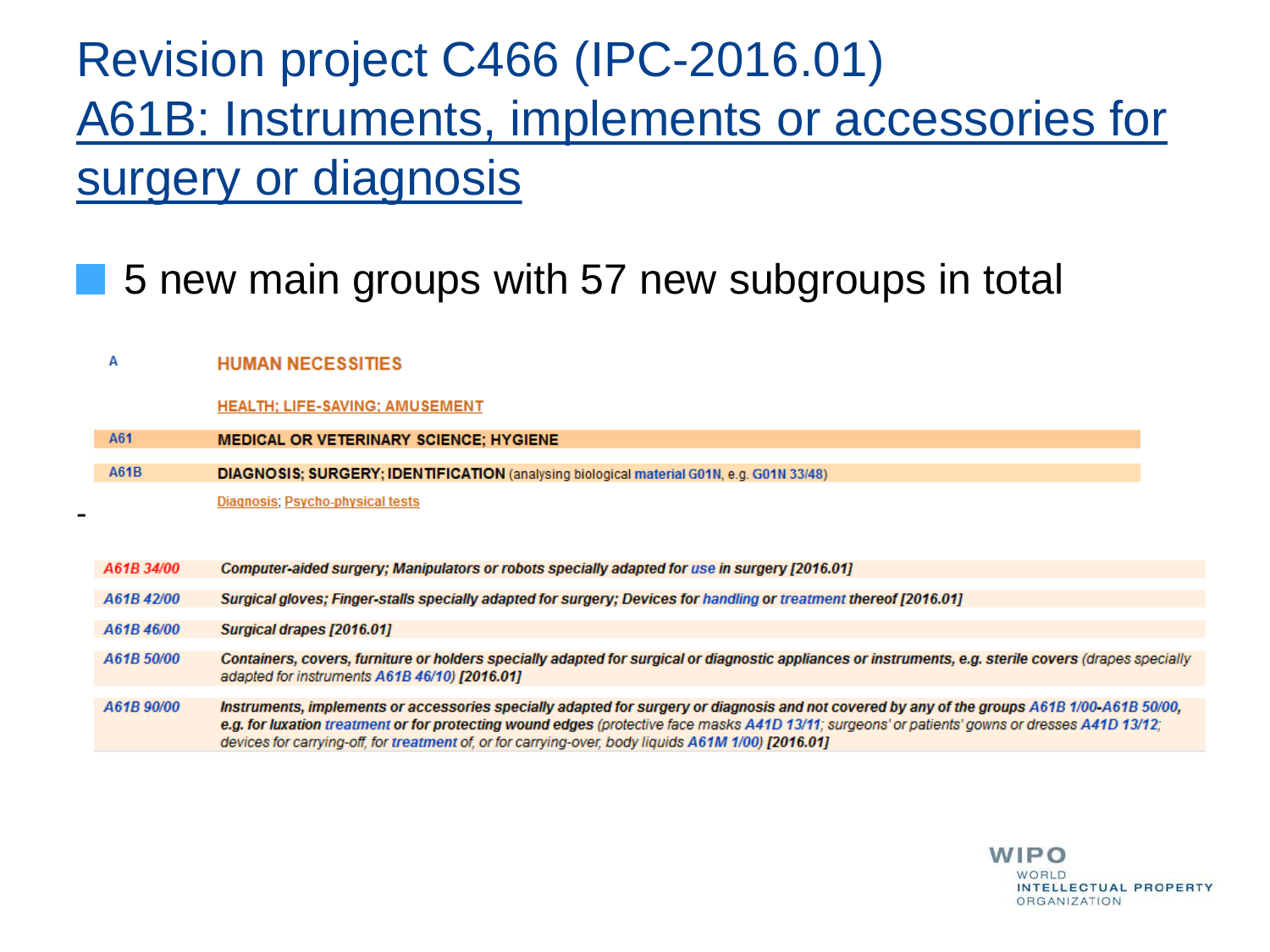# IPC 2016.01



**Projects per section**



**New groups per section**



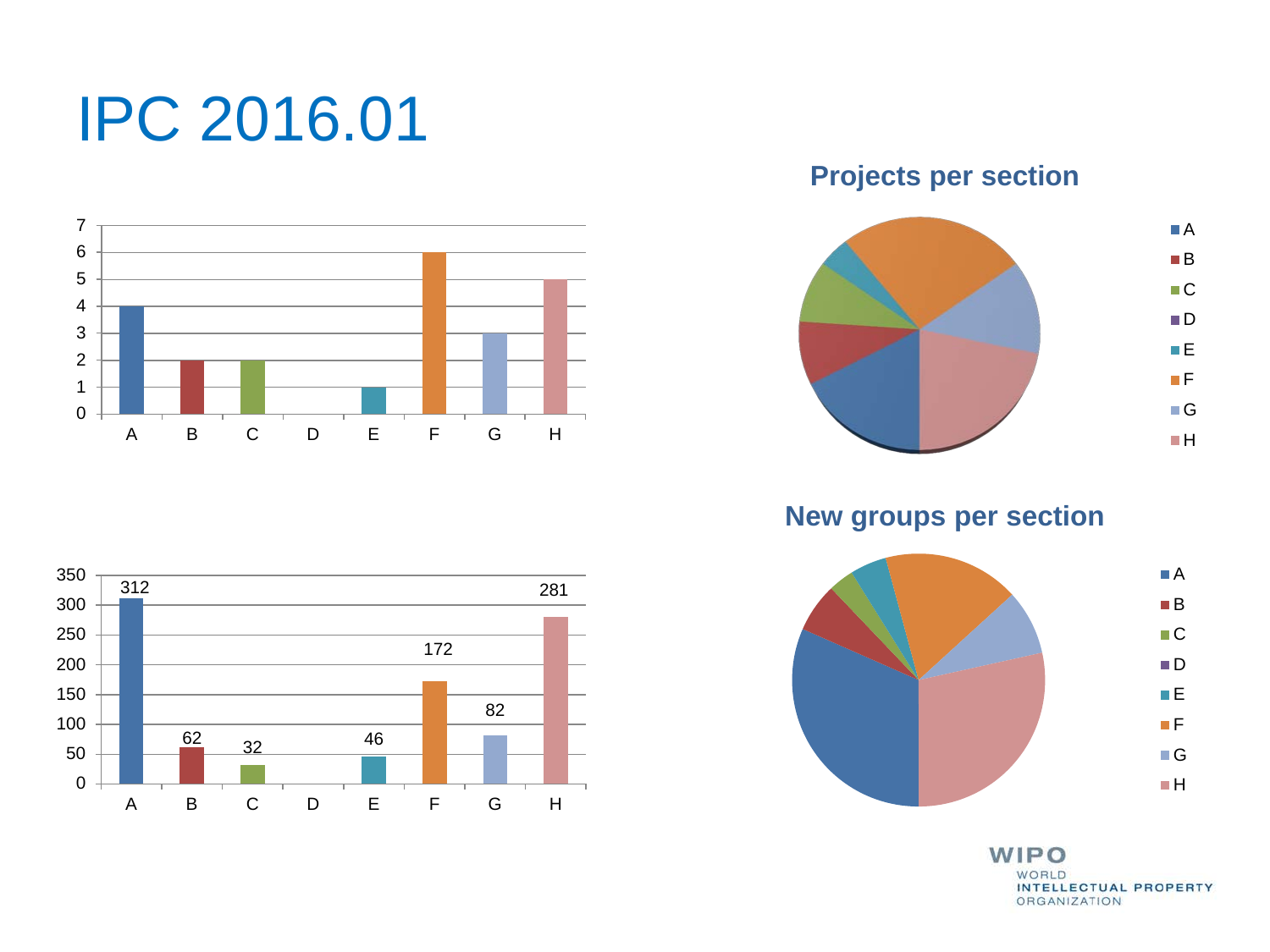# IPC 2017.01

| <b>IPC 2016.01</b>      | <b>IPC 2017.01</b>         | <b>Subject</b>                                                                                                    | <b>New</b><br>groups | Project*    |
|-------------------------|----------------------------|-------------------------------------------------------------------------------------------------------------------|----------------------|-------------|
| A01K 61/00-61/02        | A01K 61/00-61/95           | Culture of fish, mussels, crayfish, lobsters, sponges, pearls or the like                                         | 27                   | C484        |
| A21D 13/00-13/08        | A21D 13/00-13/80           | Finished or partly finished bakery products                                                                       | 39                   | C481        |
| A47B 88/00-88/22        | A47B 88/00-88/994          | Drawers for tables, cabinets or like furniture; Guides for drawers                                                | 53                   | C472        |
| A61C 5/00-5/14          | A61C 5/00-5/90             | Filling or capping teeth                                                                                          | 23                   | C478        |
| A61K 8/97-8/99          | A61K 8/97-8/99             | Containing material, or derivatives thereof of undetermined<br>constitution                                       | 17                   | C480        |
| A61K 47/48              | A61K 47/50-47/69           | Medicinal preparations containing material or reaction products                                                   | 16                   | C471        |
| B01J 39/00-49/02        | B01J 39/00-49/90           | Ion-exchange                                                                                                      | 47                   | F057        |
| B29C 67/00-67/06        | B29C 64/00-64/40           | Additive manufacturing of plastics or substances in a plastic state in<br>general                                 | 55                   | <b>F038</b> |
| B31B 1/00-49/04         | B31B 50/00-70/99           | Making boxes, cartons, envelopes or bags of paper or cardboard                                                    | 105                  | C482        |
| B60Q 3/00-3/06          | B60Q 3/00-3/88             | Arrangements or adaptations of lighting devices for vehicle interior                                              | 47                   | F041        |
| B64F 1/00 -5/00         | B64F 5/00-5/60             | Designing, manufacturing, assembling, cleaning, maintaining, or<br>repairing aircraft, not otherwise provided for | 9                    | <b>F060</b> |
| C01B 31/00-31/36        | C01B 32/00-32/991          | Carbon; Compounds thereof                                                                                         | 78                   | F034        |
| D06L 3/00-3/16          | D06L 4/00-4/75             | Dry-cleaning, washing or bleaching fibres, threads, yarns, fabrics,<br>feathers, or made-up fibrous goods         | 36                   | F030        |
| E05B 65/46              | E05B 65/46 - 65/468        | Special locks for drawers, e.g. for a plurality of drawers                                                        |                      | C485        |
| G06T 7/00-7/60          | G06T 7/00-7/90             | Image analysis                                                                                                    | 62                   | C474        |
| H01L 21/8247,<br>27/115 | H01L 27/11502-<br>27/11597 | Electrically programmable read-only memories                                                                      | 40                   | F033        |

\* only selected projects, for complete statistics, please refer to Annex 8 of project [CE462](https://www3.wipo.int/ipc-ief/public/ipc/en/project/4528/CE462)

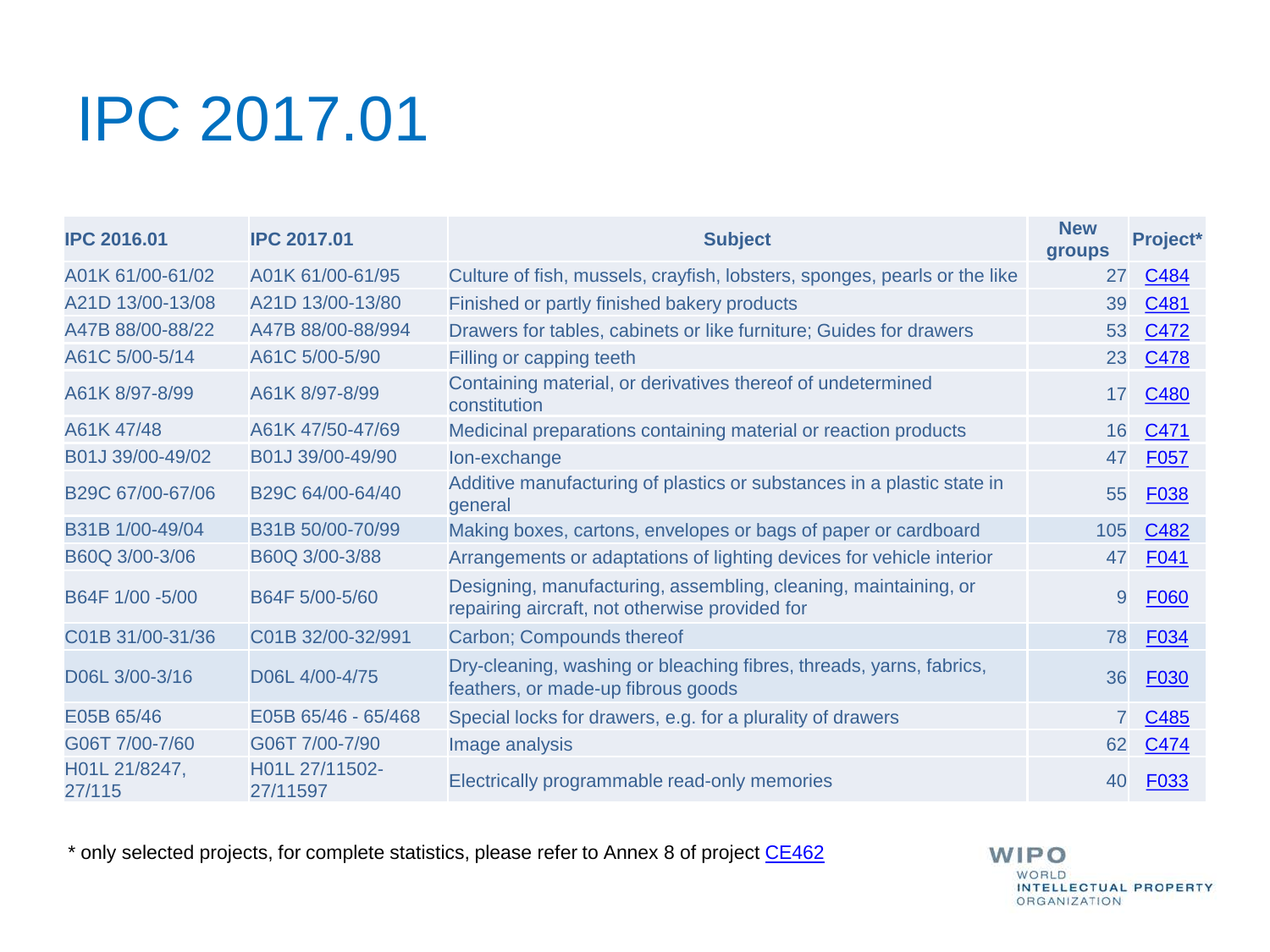## Revision project C482 (IPC-2017.01) B31B: Making boxes, cartons, envelopes or bags of paper or cardboard

### Major re-organisation of the subclass

| <b>B31B 1/00</b>  | (transferred to B31B 50/00, B31B 50/59)                                       |                   |                                                       |
|-------------------|-------------------------------------------------------------------------------|-------------------|-------------------------------------------------------|
| <b>B31B 3/00</b>  | (transferred to B31B 50/00, B31B 50/25, B31B 50/59, B31B 100/00)              |                   |                                                       |
| <b>B31B 5/00</b>  | (transferred to B31B 50/00, B31B 50/25, B31B 50/59, B31B 100/00, B31B 120/30) |                   |                                                       |
| <b>B31B 7/00</b>  | (transferred to B31B 50/00, B31B 50/25, B31B 50/59, B31B 120/40)              | <b>B31B 31/00</b> | (transferred to B31B 70/00, B31B 160/20)              |
| <b>B31B</b> 9/00  | (transferred to B31B 50/00, B31B 50/25, B31B 50/59, B31B 110/10)              | <b>B31B 33/00</b> | (transferred to B31B 70/00, B31B 150/10, B31B 160/20) |
| <b>B31B 11/00</b> | (transferred to B31B 50/00, B31B 50/25, B31B 50/59, B31B 120/25)              | <b>B31B 35/00</b> | (transferred to B31B 70/00, B31B 150/20, B31B 160/20) |
| <b>B31B 13/00</b> | (transferred to B31B 50/00, B31B 50/25, B31B 50/59, B31B 120/60)              | <b>B31B 37/00</b> | (transferred to B31B 70/00, B31B 155/00, B31B 160/20) |
|                   |                                                                               | <b>B31B 39/00</b> | (transferred to B31B 70/00, B31B 170/20)              |
| <b>B31B 15/00</b> | (transferred to B31B 50/00, B31B 50/25, B31B 50/59, B31B 120/50)              | <b>B31B 41/00</b> | (transferred to B31B 70/00, B31B 160/00)              |
| <b>B31B 17/00</b> | (transferred to B31B 50/00, B31B 50/25, B31B 50/59, B31B 105/00)              | <b>B31B 43/00</b> | (transferred to $B31B50/59$ )                         |
| <b>B31B 19/00</b> | (transferred to B31B 70/00, B31B 160/10)                                      | <b>B31B 45/00</b> | (transferred to B31B 50/00-B31B 50/98, B31B 120/70)   |
| <b>B31B 21/00</b> | (transferred to B31B 70/00, B31B 150/00, B31B 160/10)                         | <b>B31B 47/00</b> | (transferred to B31B 50/99)                           |
| <b>B31B 23/00</b> | (transferred to B31B 70/00, B31B 155/00, B31B 160/10)                         | <b>B31B 49/00</b> | (transferred to B31B 50/00)                           |
| <b>B31B 25/00</b> | (transferred to B31B 70/00, B31B 160/30)                                      |                   |                                                       |
| <b>B31B 27/00</b> | (transferred to B31B 70/00, B31B 170/10)                                      |                   |                                                       |
| <b>B31B 29/00</b> | (transferred to B31B 70/00, B31B 160/20)                                      |                   |                                                       |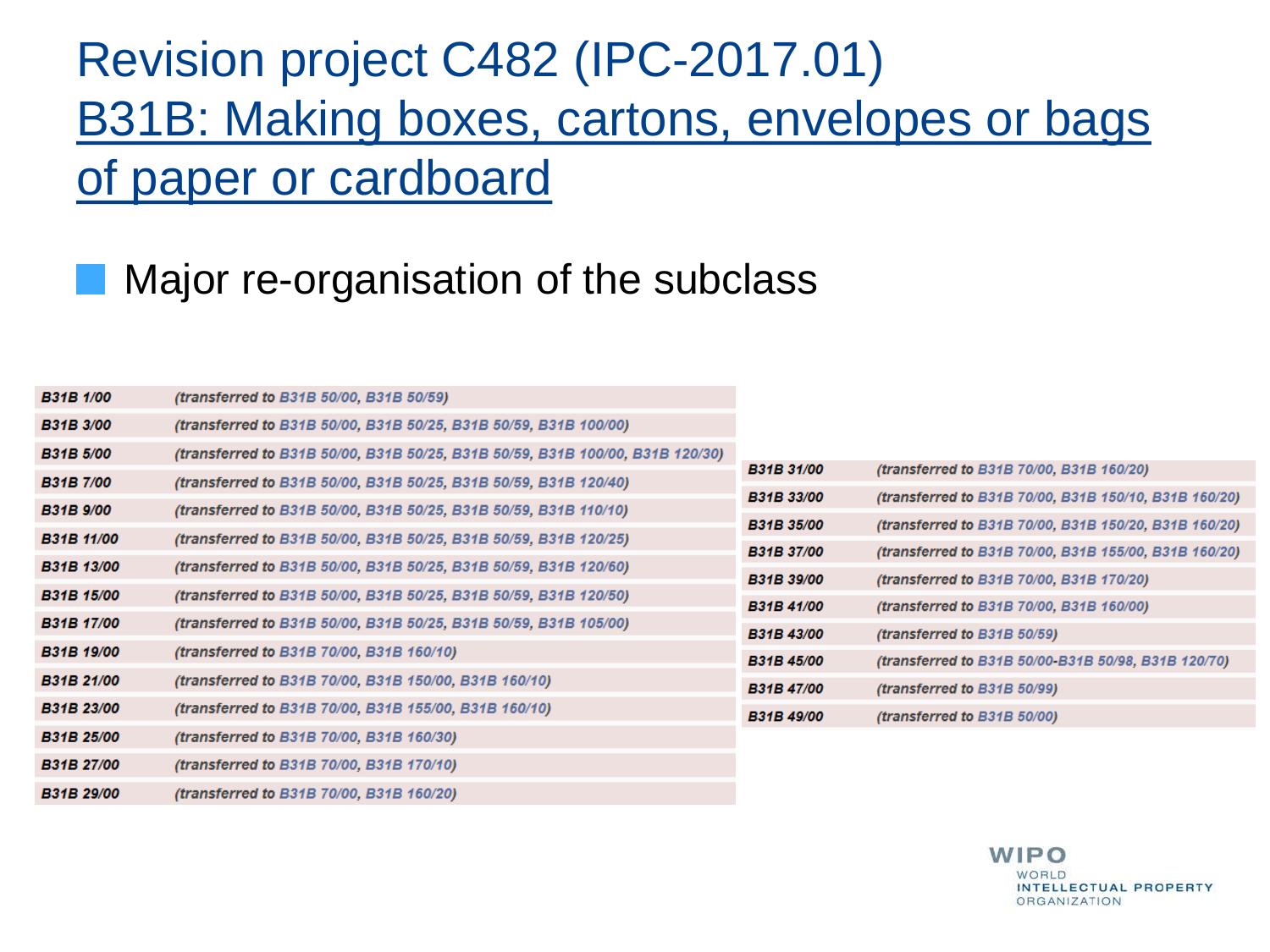## Revision project C482 (IPC-2017.01) – cont. B31B: Making boxes, cartons, envelopes or bags of paper or cardboard

## **2** new main groups with 84 new subgroups Indexing schemes with 29 entries

| <b>B31B</b>        | MAKING CONTAINERS OF PAPER, CARDBOARD OR MATERIAL WORKED IN A MANNER ANALOGOUS TO PAPER                          |
|--------------------|------------------------------------------------------------------------------------------------------------------|
|                    | (making wound articles, e.g. wound tubes, B31C; combined making and filling B65B)                                |
| <b>B31B 50/00</b>  | Making rigid or semi-rigid containers, e.g. boxes or cartons [2017.01]                                           |
|                    |                                                                                                                  |
| <b>B31B 70/00</b>  | Making flexible containers, e.g. envelopes or bags [2017.01]                                                     |
|                    | Indexing scheme associated with group B31B 50/00, relating to making of rigid or semi-rigid containers [2017.01] |
| <b>B31B 100/00</b> | Rigid or semi-rigid containers made by folding single-piece sheets, blanks or webs [2017.01]                     |
| <b>B31B 105/00</b> | Rigid or semi-rigid containers made by assembling separate sheets, blanks or webs [2017.01]                      |
| <b>B31B 110/00</b> | Shape of rigid or semi-rigid containers [2017.01]                                                                |
| B31B 120/00        | Construction of rigid or semi-rigid containers [2017.01]                                                         |
|                    | <u>Indexing scheme associated with group B31B 70/00, relating to making of flexible containers [2017.01]</u>     |
| <b>B31B 150/00</b> | Flexible containers made from sheets or blanks, e.g. from flattened tubes [2017.01]                              |
| <b>B31B 155/00</b> | Flexible containers made from webs [2017.01]                                                                     |
| <b>B31B 160/00</b> | Shape of flexible containers [2017.01]                                                                           |
| <b>B31B 170/00</b> | Construction of flexible containers [2017.01]                                                                    |

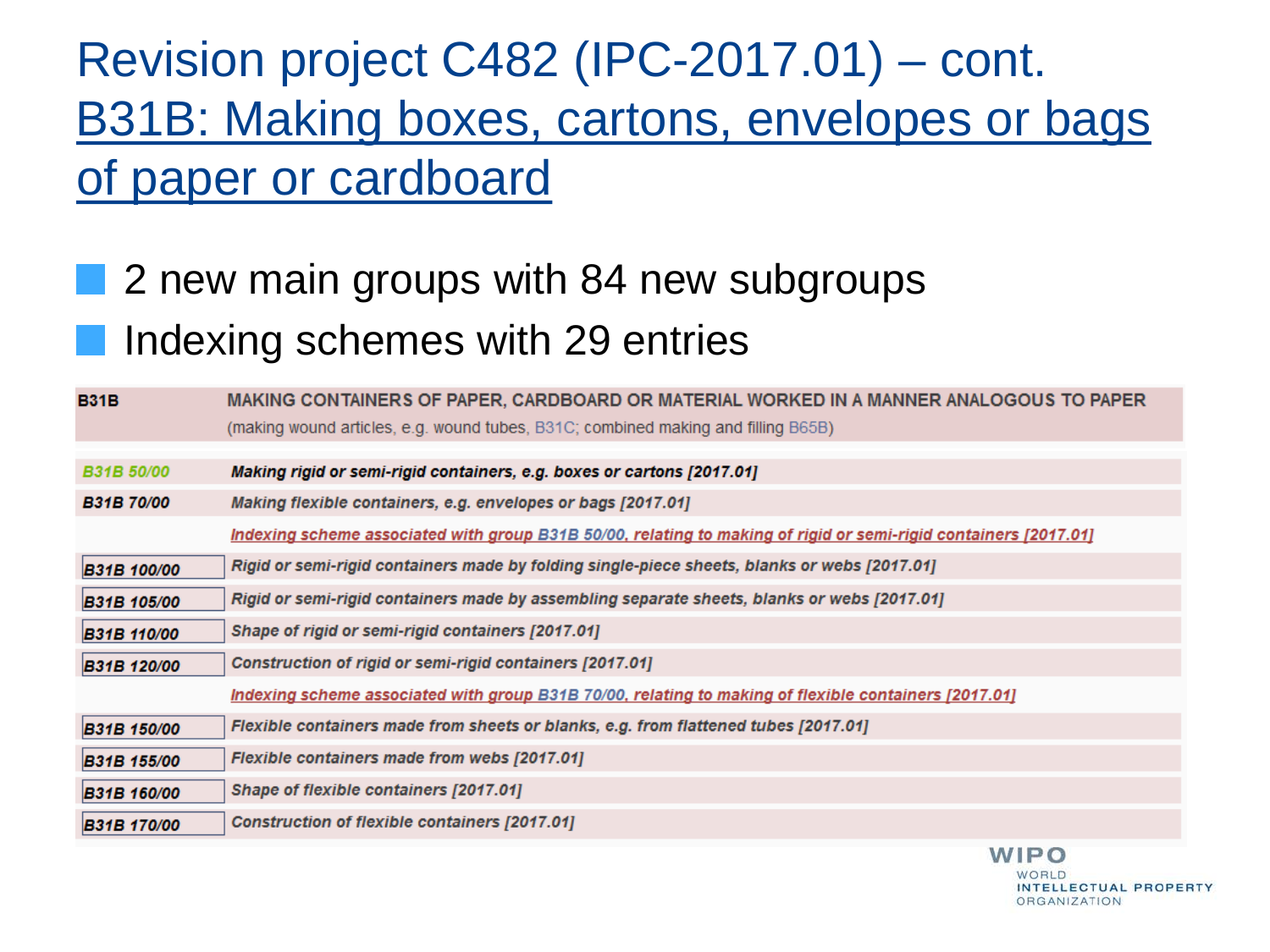## Revision project F034 (IPC-2017.01) C01B: Carbon; Compounds thereof

### Minor re-organisation within the subclass 1 new main group with 77 new subgroups in total

|            | <b>Oxygen: Oxides or hydroxides in general: Per-compounds</b>                                                                                                                                                                              |
|------------|--------------------------------------------------------------------------------------------------------------------------------------------------------------------------------------------------------------------------------------------|
| C01B 13/00 | Oxygen; Ozone; Oxides or hydroxides in general [2006.01]                                                                                                                                                                                   |
| C01B 15/00 | Peroxides; Peroxyhydrates; Peroxyacids or salts thereof; Superoxides; Ozonides [2006.01]                                                                                                                                                   |
| C01B 17/00 | Sulfur; Compounds thereof [2006.01]                                                                                                                                                                                                        |
| C01B 19/00 | Selenium; Tellurium; Compounds thereof [2006.01]                                                                                                                                                                                           |
| C01B 21/00 | Nitrogen; Compounds thereof [2006.01]                                                                                                                                                                                                      |
| C01B 23/00 | Noble gases; Compounds thereof (liquefying F25J) [2006.01]                                                                                                                                                                                 |
| C01B 25/00 | <b>Phosphorus; Compounds thereof</b> (C01B 21/00, C01B 23/00 take precedence; perphosphates C01B 15/16) [2006.01]                                                                                                                          |
| C01B 31/00 | (transferred to C01B 32/00, C01B 32/10-C01B 32/15, C01B 32/22)                                                                                                                                                                             |
| C01B 32/00 | <b>Carbon; Compounds thereof</b> (C01B 21/00, C01B 23/00 take precedence; percarbonates C01B 15/10; carbon black<br>C09C 1/48) [2017.01]                                                                                                   |
| C01B 33/00 | Silicon; Compounds thereof (C01B 21/00, C01B 23/00 take precedence; persilicates C01B 15/14; carbides C01B 32/956)<br>[2006.01]                                                                                                            |
| C01B 35/00 | Boron; Compounds thereof (monoborane, diborane, metal borohydrides or addition complexes thereof C01B 6/00;<br>perborates C01B 15/12; binary compounds with nitrogen C01B 21/06; phosphides C01B 25/08; carbides C01B 32/991)<br>[2006.01] |
|            | MIDQ                                                                                                                                                                                                                                       |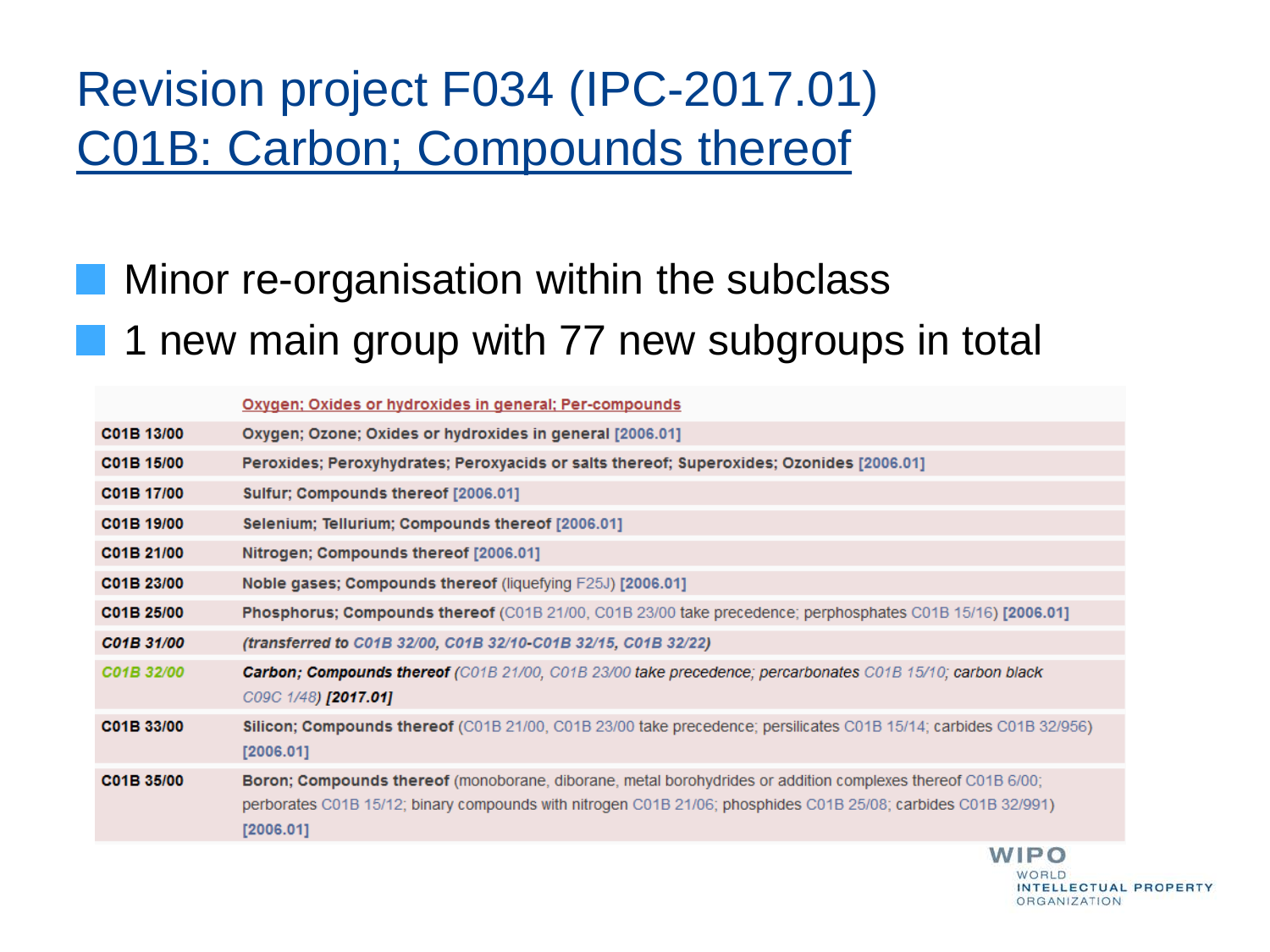## Revision project F030 (IPC-2017.01) D06L: Dry-cleaning, washing or bleaching fibres, threads, yarns, fabrics, feathers, ...

### 36 new groups with one example of reclassification warning

**TEXTILES: PAPER** D TEXTILES OR FLEXIBLE MATERIALS NOT OTHERWISE PROVIDED FOR TREATMENT OF TEXTILES OR THE LIKE; LAUNDERING; FLEXIBLE MATERIALS NOT OTHERWISE PROVIDED FOR **D06 DOGL** DRY-CLEANING, WASHING OR BLEACHING FIBRES, FILAMENTS, THREADS, YARNS, FABRICS, FEATHERS OR **MADE-UP FIBROUS GOODS: BLEACHING LEATHER OR FURS** D06L 1/00 Dry-cleaning or washing fibres, filaments, threads, yarns, fabrics, feathers or made-up fibrous goods [2017.01]  $\blacktriangle$ In this group, reclassification of PCT Minimum Documentation published before January 1, 2016 is not yet completed! See also the Revision Concordance List (RCL) for more details. D06L 1/01 • using only solid or pasty agents [2017.01] D06L 1/02 · using organic solvents [2006.01] D06L 1/12 · using aqueous solvents [2006.01] D06L 1/22 • Processes involving successive treatments with agueous and organic agents [2006.01] D06L 3/00 (transferred to D06L 4/00-D06L 4/75) D06L 4/00 Bleaching fibres, filaments, threads, yarns, fabrics, feathers or made-up fibrous goods; Bleaching leather or furs [2017.01]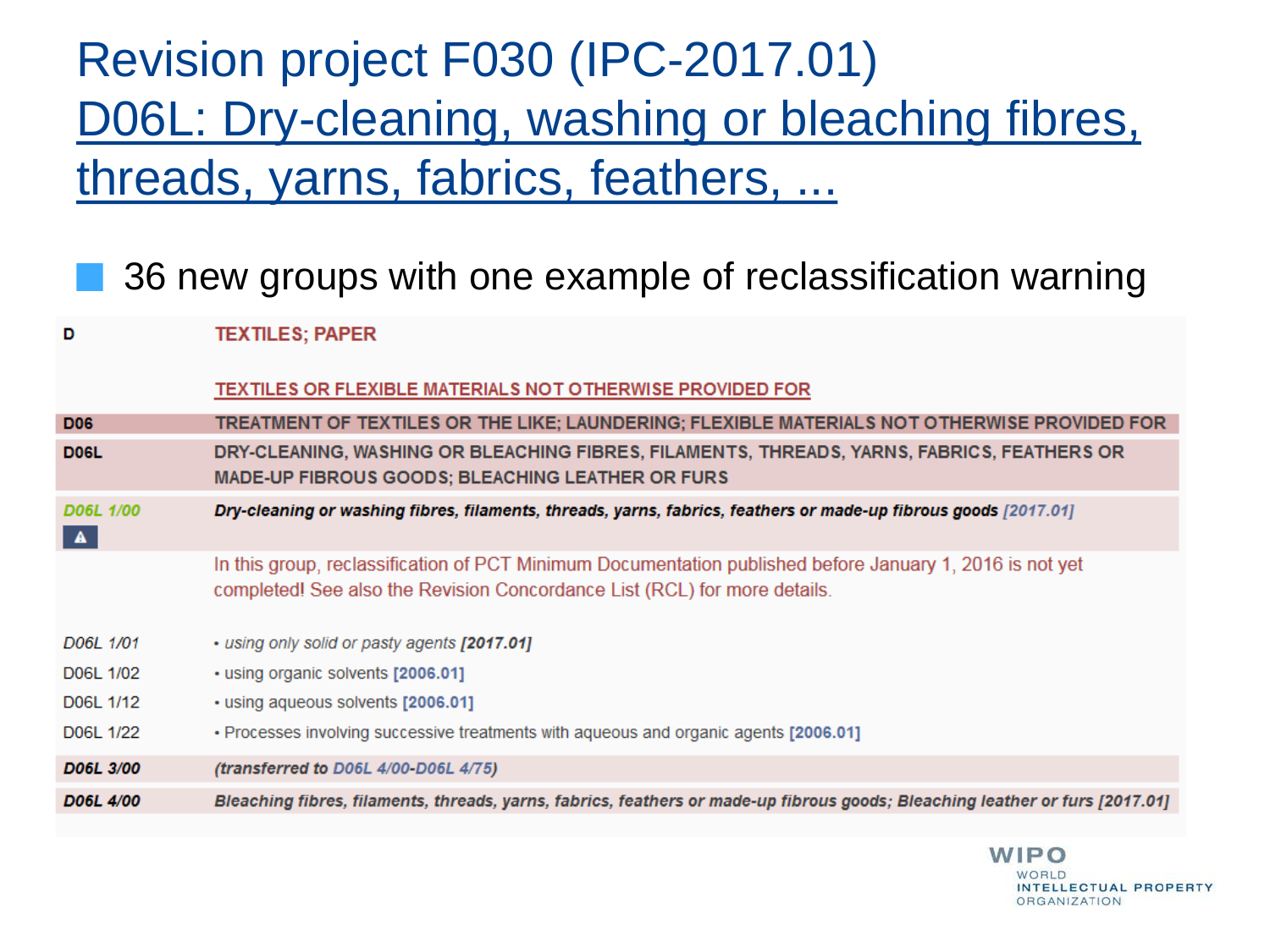# IPC 2017.01





**Projects per section**



**New groups per section**

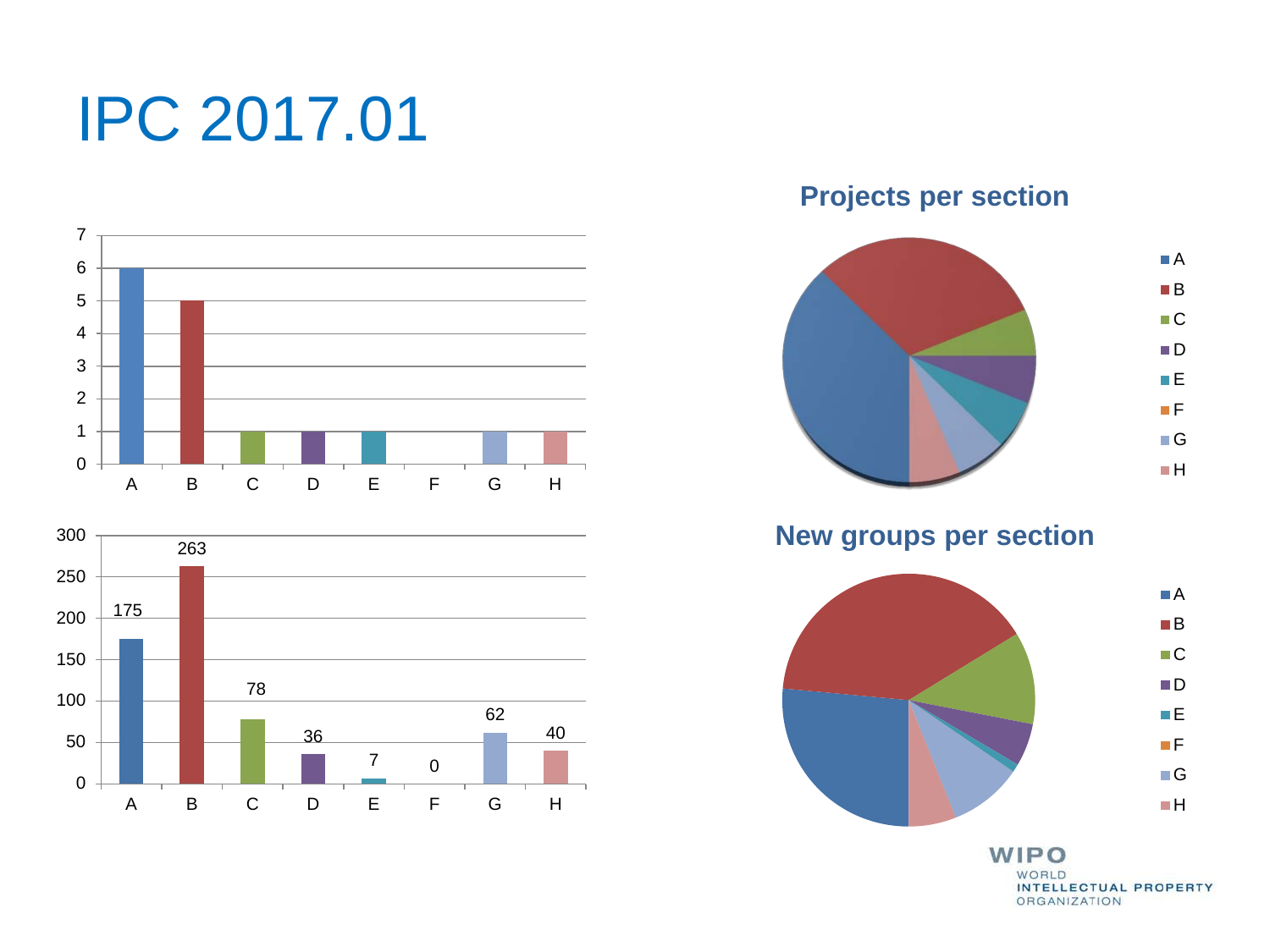|                 | Projects*      |                |                |                |                  | <b>New Groups</b> |         |         |         |                |              |
|-----------------|----------------|----------------|----------------|----------------|------------------|-------------------|---------|---------|---------|----------------|--------------|
| <b>Sections</b> | 2014.01        | 2015.01        | 2016.01        | 2017.01        | <b>Total</b>     | <b>Sections</b>   | 2014.01 | 2015.01 | 2016.01 | 2017.01        | <b>Total</b> |
| $\overline{A}$  | $\overline{2}$ | $\overline{2}$ | $\overline{4}$ | 6              | 14               | $\mathsf{A}$      | 107     | 114     | 312     | 175            | 708          |
| $\sf B$         | 2              | $\overline{1}$ | $\overline{2}$ | $\overline{5}$ | 10               | $\sf B$           | 95      | $\bf 8$ | 62      | 263            | 428          |
| $\mathsf{C}$    | 1              |                | $\overline{2}$ | $\mathbf{1}$   | $\overline{4}$   | $\mathsf{C}$      | 27      |         | 32      | 78             | 137          |
| D               |                |                |                | $\mathbf{1}$   | $\mathbf{1}$     | $\mathsf{D}$      |         |         |         | 36             | 36           |
| E               | $\mathbf{1}$   | $\mathbf{1}$   | 1              | $\mathbf{1}$   | $\overline{4}$   | E                 | 124     | 63      | 46      | $\overline{7}$ | 240          |
| F               |                | $\overline{1}$ | $6\phantom{1}$ |                | $\overline{7}$   | F                 |         | 36      | 172     |                | 208          |
| G               | 3              | $\overline{1}$ | 3              | $\mathbf{1}$   | $\boldsymbol{8}$ | ${\mathsf G}$     | 22      | $\,8\,$ | 82      | 62             | 174          |
| H               | $\overline{4}$ | $\overline{4}$ | 5              | $\overline{1}$ | 14               | Н                 | 248     | 74      | 281     | 40             | 643          |
| <b>Total</b>    | 13             | 10             | 23             | 16             | 62               | <b>Total</b>      | 623     | 303     | 987     | 661            | 2574         |

\* only selected revision projects, for complete statistics, please refer to Annex 8 of project [CE462](https://www3.wipo.int/ipc-ief/public/ipc/en/project/4528/CE462)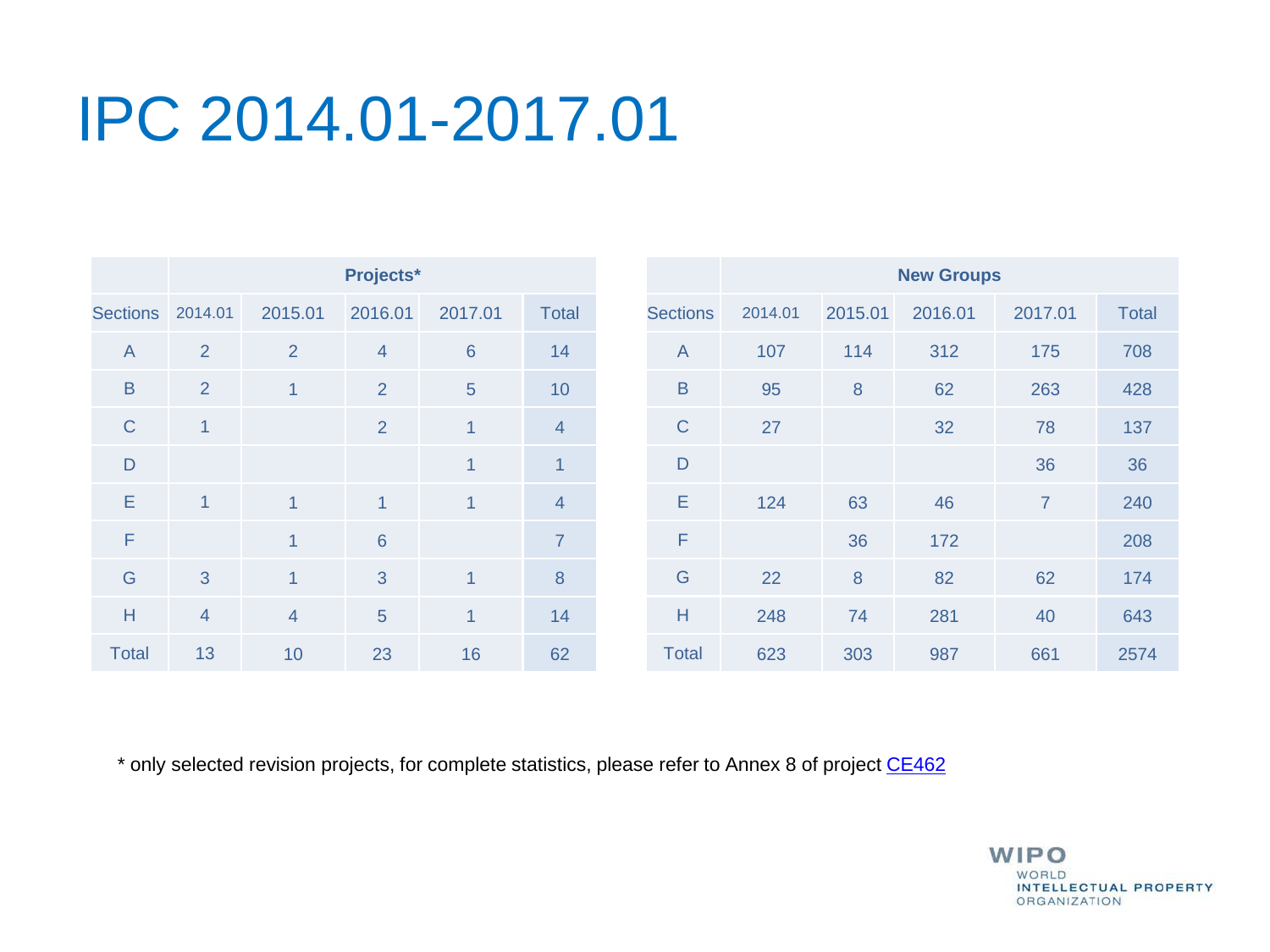



**Projects per section**



**New groups per section**

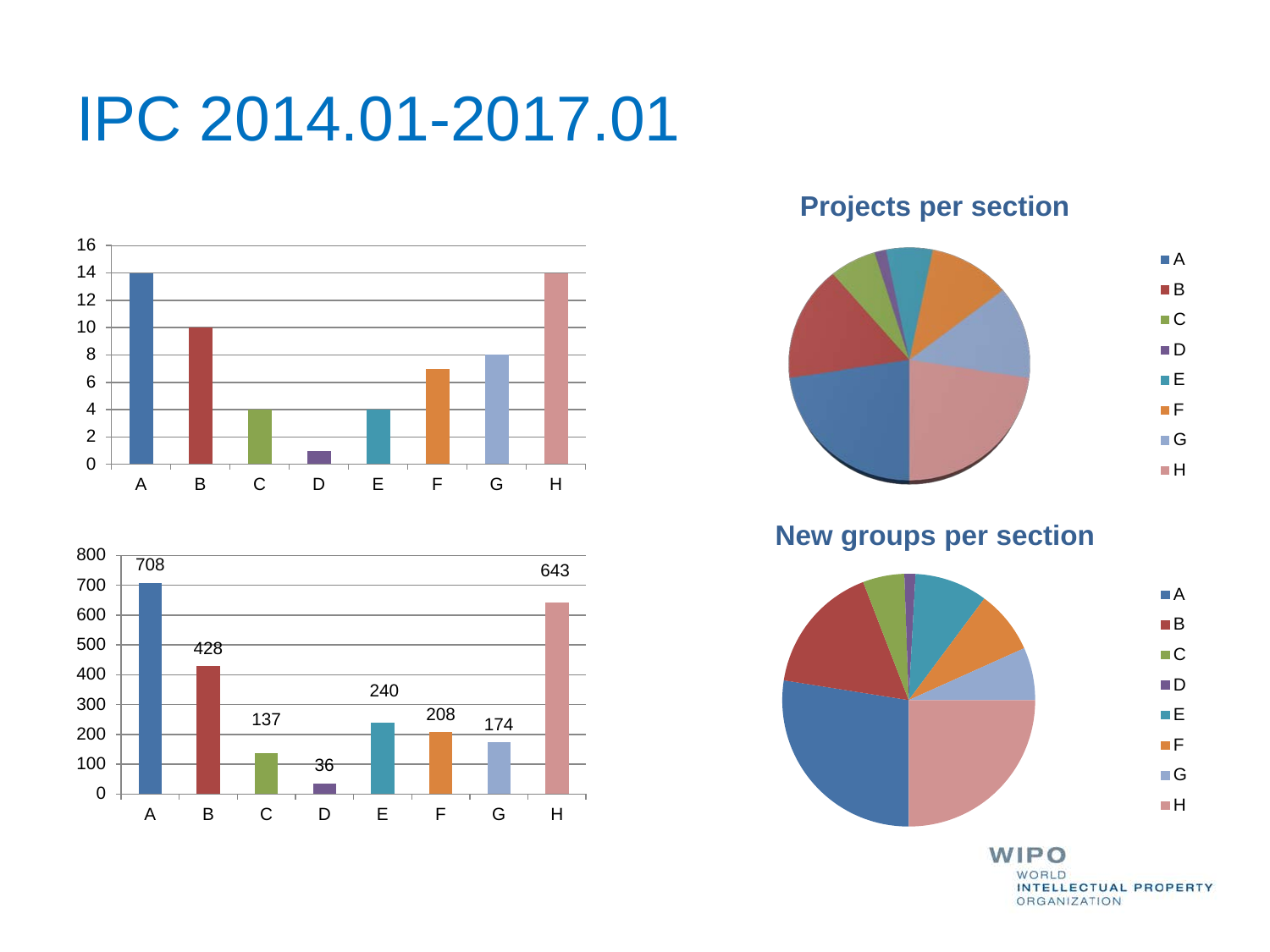### **Projects per section**

|              | 2014.01 | 2015.01        | 2016.01 2017.01 |     | Total |     |
|--------------|---------|----------------|-----------------|-----|-------|-----|
| A            | 2       | 2              | 4               | 6   | 14    | 23% |
| B            | 2       | 1              | 2               | 5   | 10    | 16% |
| C            |         |                | 2               | 1   | 4     | 6%  |
| D            |         |                |                 | 1   | 1     | 2%  |
| E            | 1       |                | 1               | 1   | 4     | 6%  |
| F            |         | 1              | 6               |     | 7     | 11% |
| G            | 3       | 1              | 3               | 1   | 8     | 13% |
| н            | 4       | $\overline{4}$ | 5               | 1   | 14    | 23% |
| <b>Total</b> | 13      | 10             | 23              | 16  | 62    |     |
|              | 21%     | 16%            | 37%             | 26% |       |     |

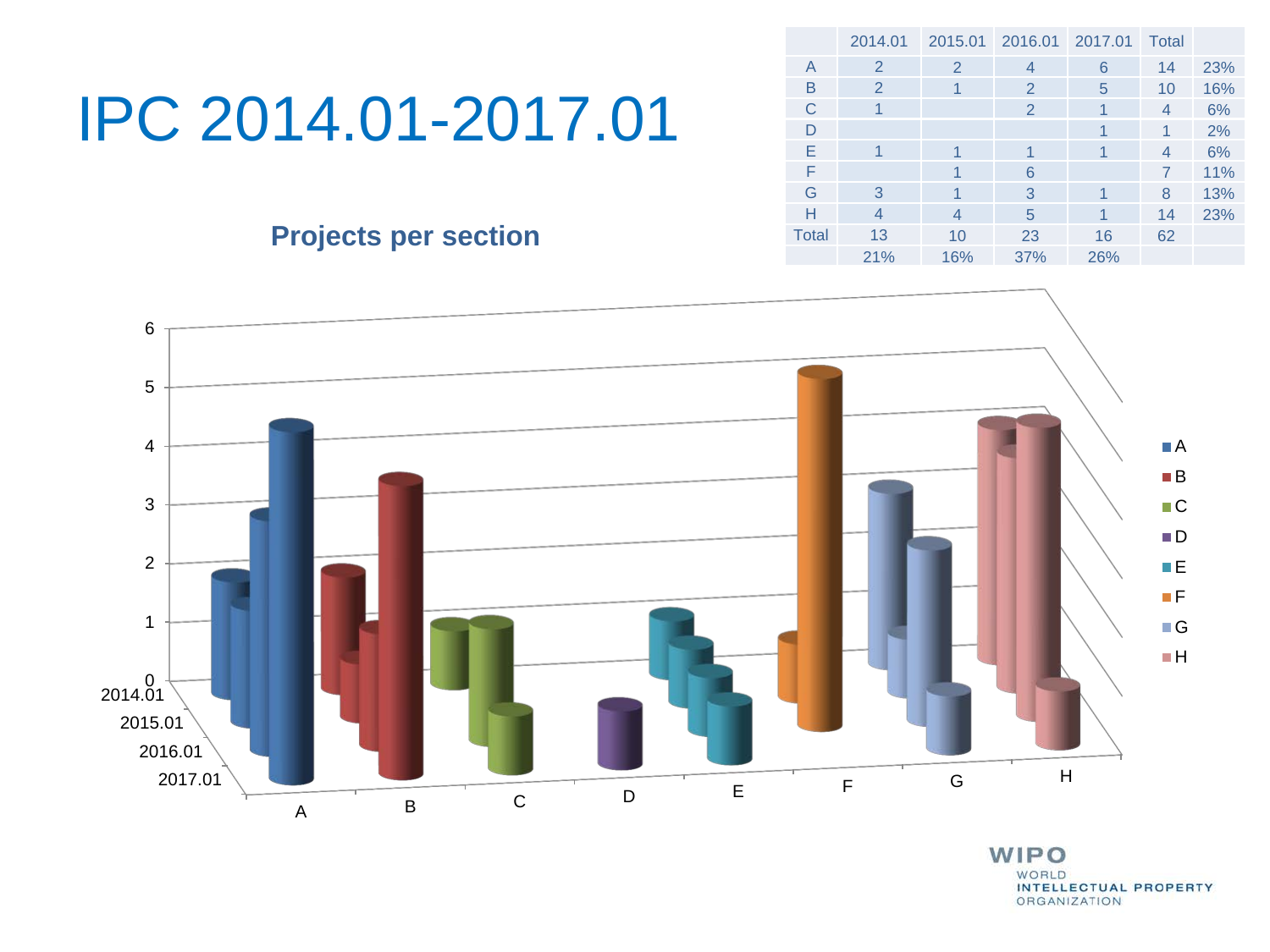|              | 2014.01 | 2015.01 | 2016.01 | 2017.01 | Total |     |
|--------------|---------|---------|---------|---------|-------|-----|
| A            | 107     | 114     | 312     | 175     | 708   | 28% |
| B            | 95      | 8       | 62      | 263     | 428   | 17% |
| C            | 27      |         | 32      | 78      | 137   | 5%  |
| D            |         |         |         | 36      | 36    | 1%  |
| E            | 124     | 63      | 46      | 7       | 240   | 9%  |
| F            |         | 36      | 172     |         | 208   | 8%  |
| G            | 22      | 8       | 82      | 62      | 174   | 7%  |
| Н            | 248     | 74      | 281     | 40      | 643   | 25% |
| <b>Total</b> | 623     | 303     | 987     | 661     | 2574  |     |
|              | 24%     | 12%     | 38%     | 26%     |       |     |

### **New groups per section**